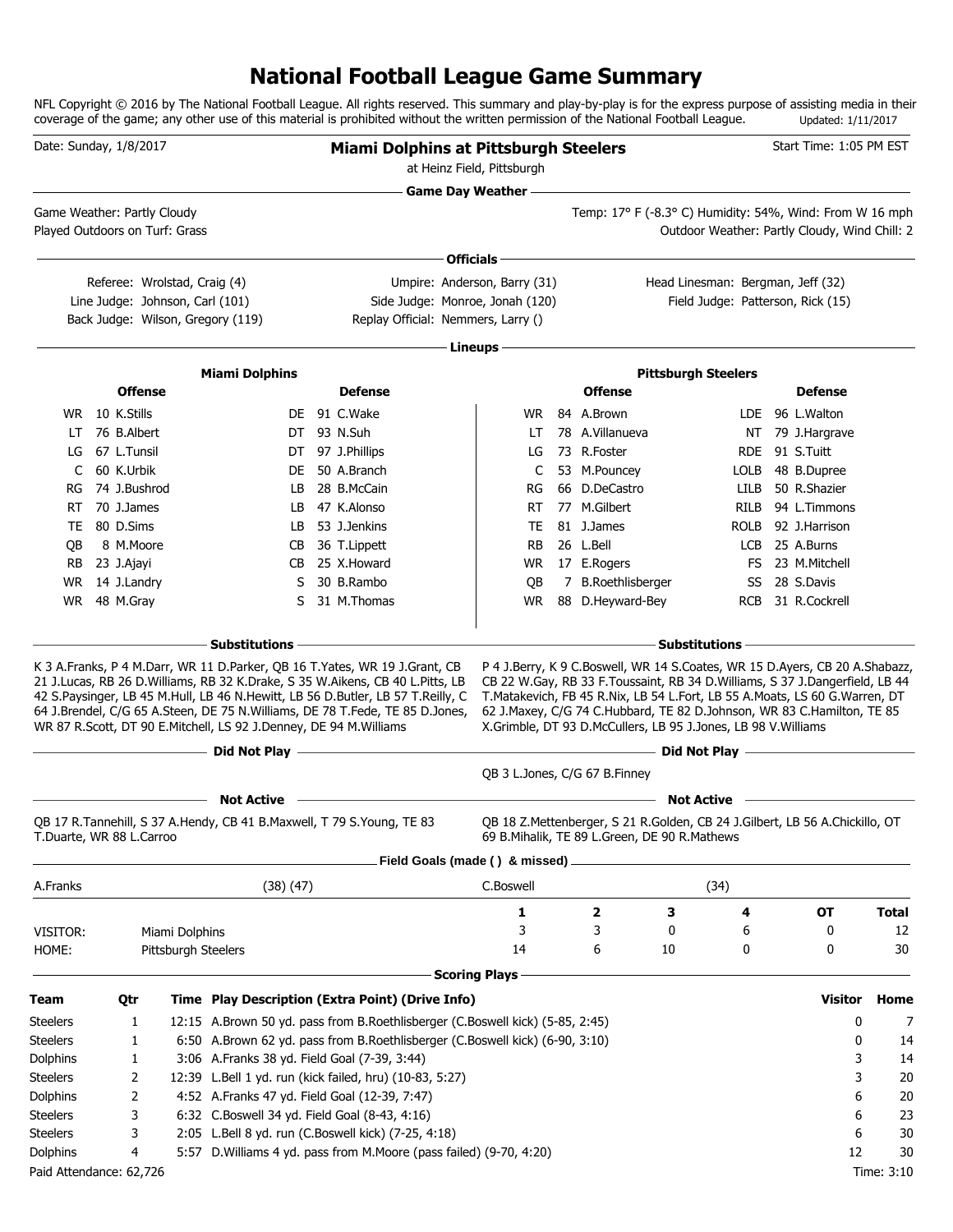## **Miami Dolphins vs Pittsburgh Steelers 1/8/2017 at Heinz Field**

# **Final Individual Statistics**

|                        |                            |     | <b>Miami Dolphins</b> |            |                |                 |             |                    |                         |                         |                        |                | <b>Pittsburgh Steelers</b> |            |            |                |                 |                  |
|------------------------|----------------------------|-----|-----------------------|------------|----------------|-----------------|-------------|--------------------|-------------------------|-------------------------|------------------------|----------------|----------------------------|------------|------------|----------------|-----------------|------------------|
| <b>RUSHING</b>         |                            |     |                       | <b>ATT</b> | <b>YDS</b>     | <b>AVG</b>      | LG          | <b>TD</b>          | <b>RUSHING</b>          |                         |                        |                |                            | <b>ATT</b> | <b>YDS</b> | <b>AVG</b>     | LG              | <b>TD</b>        |
| J.Ajayi                |                            |     |                       | 16         | 33             | 2.1             |             | 8<br>0             | L.Bell                  |                         |                        |                |                            | 29         | 167        | 5.8            | 26              | $\mathbf 2$      |
| D.Williams             |                            |     |                       | 3          | 14             | 4.7             | 15          | 0                  |                         | <b>B.Roethlisberger</b> |                        |                |                            | 4          | 10         | 2.5            | 8               | 0                |
| M.Thomas               |                            |     |                       | 1          | 3              | 3.0             |             | 3<br>0             | D.Williams              |                         |                        |                |                            | 2          | 2          | 1.0            | 3               | 0                |
| M.Moore                |                            |     |                       | 1          | 2              | 2.0             |             | 2<br>0             |                         |                         |                        |                |                            |            |            |                |                 |                  |
| Total                  |                            |     |                       | 21         | 52             | 2.5             | 15          | 0                  | Total                   |                         |                        |                |                            | 35         | 179        | 5.1            | 26              | 2                |
| <b>PASSING</b>         |                            | ATT | <b>CMP</b>            | <b>YDS</b> | <b>SK/YD</b>   | TD              | LG IN       | RT                 | <b>PASSING</b>          |                         |                        | ATT            | <b>CMP</b>                 | YDS        | SK/YD      | TD             | <b>IN</b><br>LG | <b>RT</b>        |
| M.Moore                |                            | 36  | 29                    | 289        | 5/36           | 1               | 37<br>1     | 97.8               | <b>B.Roethlisberger</b> |                         |                        | 18             | 13                         | 197        | 1/9        | 2              | 62<br>2         | 105.3            |
| Total                  |                            | 36  | 29                    | 289        | 5/36           | 1               | 37<br>1     | 97.8               | <b>Total</b>            |                         |                        | 18             | 13                         | 197        | 1/9        | 2              | 62<br>2         | 105.3            |
| <b>PASS RECEIVING</b>  |                            |     | <b>TAR</b>            | <b>REC</b> | <b>YDS</b>     | <b>AVG</b>      | LG          | TD                 |                         |                         | <b>PASS RECEIVING</b>  |                | <b>TAR</b>                 | <b>REC</b> | <b>YDS</b> | <b>AVG</b>     | LG              | <b>TD</b>        |
| J.Landry               |                            |     | 14                    | 11         | 102            | 9.3             | 17          | 0                  | A.Brown                 |                         |                        |                | 9                          | 5          | 124        | 24.8           | 62              | $\overline{2}$   |
| K.Stills               |                            |     | 5                     | 5          | 82             | 16.4            | 36          | 0                  | D.Ayers                 |                         |                        |                | 2                          | 2          | 21         | 10.5           | 11              | 0                |
| D.Sims                 |                            |     | 5                     | 5          | 34             | 6.8             | 17          | 0                  | L.Bell                  |                         |                        |                | $\overline{2}$             | 2          | 7          | 3.5            | $\overline{4}$  | $\mathbf 0$      |
| D.Parker               |                            |     | 6                     | 4          | 55             | 13.8            | 37          | 0                  | E.Rogers                |                         |                        |                | 1                          | 1          | 19         | 19.0           | 19              | 0                |
| J.Ajayi                |                            |     | 3                     | 3          | 12             | 4.0             |             | 5<br>0             |                         | D.Heyward-Bey           |                        |                | 1                          | 1          | 10         | 10.0           | 10              | 0                |
| D.Williams             |                            |     | 2                     | 1          | 4              | 4.0             |             | 4<br>1             | C.Hamilton              |                         |                        |                | 1                          | 1          | 10         | 10.0           | 10              | 0                |
| K.Drake                |                            |     | 1                     | 0          | 0              | 0.0             |             | 0<br>0             | J.James                 |                         |                        |                | $\overline{2}$             | 1          | 6          | 6.0            | 6               | 0                |
| Total                  |                            |     | 36                    | 29         | 289            | 10.0            | 37          | 1                  | Total                   |                         |                        |                | 18                         | 13         | 197        | 15.2           | 62              | $\overline{2}$   |
| <b>INTERCEPTIONS</b>   |                            |     |                       | <b>NO</b>  | <b>YDS</b>     | <b>AVG</b>      | LG          | TD                 |                         |                         | <b>INTERCEPTIONS</b>   |                |                            | <b>NO</b>  | <b>YDS</b> | <b>AVG</b>     | LG              | <b>TD</b>        |
| M.Thomas               |                            |     |                       | 1          | 16             | 16.0            | 16          | 0                  | R.Shazier               |                         |                        |                |                            | 1          | 10         | 10.0           | 10              | 0                |
| X.Howard               |                            |     |                       | 1          | 11             | 11.0            | 11          | 0                  |                         |                         |                        |                |                            |            |            |                |                 |                  |
| Total                  |                            |     |                       | 2          | 27             | 13.5            | 16          | 0                  | Total                   |                         |                        |                |                            | 1          | 10         | 10.0           | 10              | 0                |
| <b>PUNTING</b>         |                            | NO  | <b>YDS</b>            | <b>AVG</b> | <b>NET</b>     | TB              | <b>IN20</b> | LG                 | <b>PUNTING</b>          |                         |                        | <b>NO</b>      | YDS                        | <b>AVG</b> | <b>NET</b> | ΤВ             | <b>IN20</b>     | LG               |
| M.Darr                 |                            | 2   | 102                   | 51.0       | 36.5           | 1               |             | 0<br>61            | J.Berry                 |                         |                        | $\overline{2}$ | 79                         | 39.5       | 35.0       | 0              | $\mathbf 0$     | 42               |
| Total                  |                            | 2   | 102                   | 51.0       | 36.5           | 1               | 0           | 61                 | Total                   |                         |                        | $\overline{2}$ | 79                         | 39.5       | 35.0       | 0              | 0               | 42               |
| <b>PUNT RETURNS</b>    |                            |     | <b>NO</b>             | <b>YDS</b> | <b>AVG</b>     | FC              | LG          | TD                 |                         | <b>PUNT RETURNS</b>     |                        |                | <b>NO</b>                  | <b>YDS</b> | <b>AVG</b> | FC             | LG              | <b>TD</b>        |
| J.Landry               |                            |     | 1                     | 9          | 9.0            | 0               | 9           | 0                  | A.Brown                 |                         |                        |                | 1                          | 9          | 9.0        | 0              | 9               | $\mathbf 0$      |
| [OUT OF BOUNDS]        |                            |     | 1                     | 0          | 0.0            | 0               |             | 0<br>0             |                         | [TOUCHBACK]             |                        |                | 1                          | 0          | 0.0        | 0              | 0               | 0                |
| Total                  |                            |     | 1                     | 9          | 9.0            | 0               |             | 9<br>0             | Total                   |                         |                        |                | 1                          | 9          | 9.0        | 0              | 9               | 0                |
| <b>KICKOFF RETURNS</b> |                            |     | <b>NO</b>             | <b>YDS</b> | <b>AVG</b>     | FC              | LG          | TD                 |                         |                         | <b>KICKOFF RETURNS</b> |                | <b>NO</b>                  | <b>YDS</b> | <b>AVG</b> | FC             | LG              | <b>TD</b>        |
| K.Drake                |                            |     | 3                     | 101        | 33.7           | 0               | 58          | 0                  | F.Toussaint             |                         |                        |                | $\overline{2}$             | 27         | 13.5       | 0              | 15              | $\boldsymbol{0}$ |
| J.Grant                |                            |     | $\mathbf{1}$          | 18         | 18.0           | 0               | 18          | $\Omega$           | S.Coates                |                         |                        |                | 1                          | 22         | 22.0       | 0              | 22              | $\mathbf{0}$     |
| [TOUCHBACK]            |                            |     | 2                     | 0          | 0.0            | 0               |             | 0<br>0             | A.Brown                 |                         |                        |                | 1                          | 0          | $0.0\,$    | 0              | $\mathbf 0$     | 0                |
| Total                  |                            |     | $\overline{4}$        | 119        | 29.8           | 0               | 58          | 0                  | Total                   |                         |                        |                | $\overline{4}$             | 49         | 12.3       | 0              | 22              | 0                |
|                        | <b>Miami Dolphins</b>      |     |                       |            |                |                 |             |                    |                         |                         |                        |                |                            |            |            |                |                 |                  |
| <b>FUMBLES</b>         |                            |     |                       |            | <b>FUM</b>     | <b>LOST</b>     |             | <b>OWN-REC YDS</b> |                         | <b>TD</b>               | <b>FORCED</b>          |                | <b>OPP-REC</b>             | <b>YDS</b> | TD         |                | <b>OUT-BDS</b>  |                  |
| M.Moore                |                            |     |                       |            | $\overline{2}$ | 2               |             | 0                  | 0                       | 0                       | 0                      |                | $\mathbf{0}$               | 0          | 0          |                | 0               |                  |
| J.Grant                |                            |     |                       |            | 1              | 0               |             | 1                  | 0                       | 0                       | 0                      |                | 0                          | 0          | 0          |                | 0               |                  |
| Total                  |                            |     |                       |            | 3              | $\overline{2}$  |             | 1                  | 0                       | 0                       | 0                      |                | 0                          | 0          | 0          |                | 0               |                  |
| <b>FUMBLES</b>         | <b>Pittsburgh Steelers</b> |     |                       |            |                | <b>FUM LOST</b> |             | <b>OWN-REC YDS</b> |                         | TD                      | <b>FORCED</b>          |                | <b>OPP-REC</b>             | <b>YDS</b> | TD         | <b>OUT-BDS</b> |                 |                  |
| J.Harrison             |                            |     |                       |            | 0              | 0               |             | 0                  | 0                       | 0                       | $\mathbf{1}$           |                | $\mathbf{0}$               | 0          | 0          |                | 0               |                  |
| M.Mitchell             |                            |     |                       |            | 0              | 0               |             | 0                  | 0                       | 0                       | 1                      |                | 0                          | 0          | 0          |                | 0               |                  |
| A.Shabazz              |                            |     |                       |            | 0              | 0               |             | 0                  | 0                       | 0                       | 1                      |                | 0                          | 0          | 0          |                | 0               |                  |
| S.Tuitt                |                            |     |                       |            | 0              | 0               |             | 0                  | 0                       | 0                       | 0                      |                | $\mathbf{1}$               | 0          | 0          |                | 0               |                  |
| L.Walton               |                            |     |                       |            | 0              | 0               |             | 0                  | 0                       | 0                       | 0                      |                | 1                          | 0          | 0          |                | 0               |                  |
| Total                  |                            |     |                       |            | 0              | 0               |             | 0                  | 0                       | 0                       | 3                      |                | $\overline{2}$             | 0          | 0          |                | 0               |                  |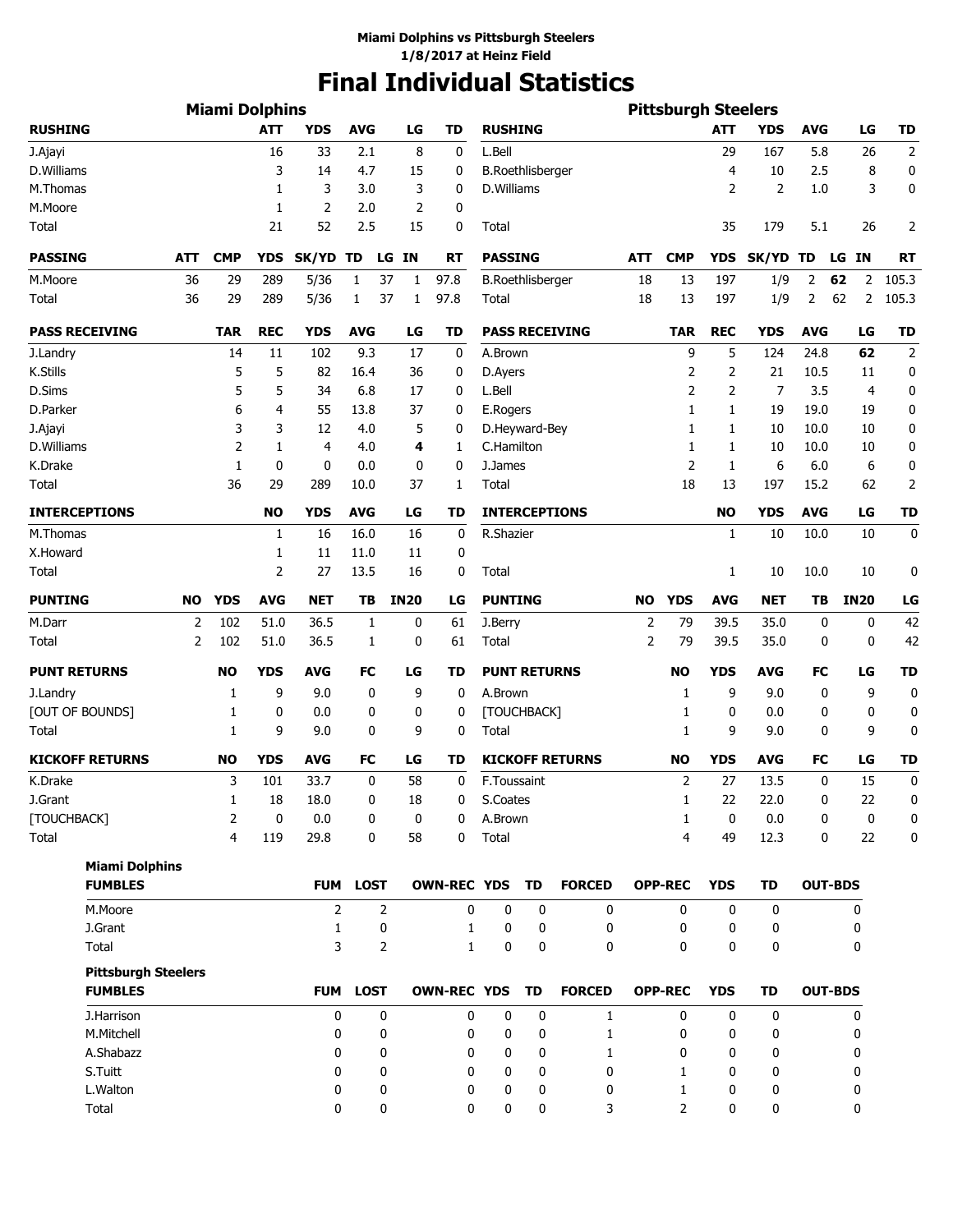# **Final Team Statistics**

|                                                   | <b>Visitor</b>        | Home<br><b>Steelers</b> |
|---------------------------------------------------|-----------------------|-------------------------|
| <b>TOTAL FIRST DOWNS</b>                          | <b>Dolphins</b><br>18 | 19                      |
| By Rushing                                        | 1                     | 9                       |
| By Passing                                        | 16                    | 7                       |
| <b>By Penalty</b>                                 | 1                     | 3                       |
| THIRD DOWN EFFICIENCY                             | 6-14-43%              | 4-9-44%                 |
| <b>FOURTH DOWN EFFICIENCY</b>                     | 2-4-50%               | $0 - 0 - 0%$            |
| <b>TOTAL NET YARDS</b>                            | 305                   | 367                     |
| Total Offensive Plays (inc. times thrown passing) | 62                    | 54                      |
| Average gain per offensive play                   | 4.9                   | 6.8                     |
| <b>NET YARDS RUSHING</b>                          | 52                    | 179                     |
| <b>Total Rushing Plays</b>                        | 21                    | 35                      |
| Average gain per rushing play                     | 2.5                   | 5.1                     |
| Tackles for a loss-number and yards               | 4-7                   | $3 - 7$                 |
| <b>NET YARDS PASSING</b>                          | 253                   | 188                     |
| Times thrown - yards lost attempting to pass      | $5 - 36$              | $1 - 9$                 |
| Gross yards passing                               | 289                   | 197                     |
| <b>PASS ATTEMPTS-COMPLETIONS-HAD INTERCEPTED</b>  | $36 - 29 - 1$         | $18-13-2$               |
| Avg gain per pass play (inc.# thrown passing)     | 6.2                   | 9.9                     |
| <b>KICKOFFS Number-In End Zone-Touchbacks</b>     | $4 - 2 - 0$           | $6 - 3 - 2$             |
| <b>PUNTS Number and Average</b>                   | $2 - 51.0$            | $2 - 39.5$              |
| Had Blocked                                       | 0                     | 0                       |
| <b>FGs - PATs Had Blocked</b>                     | $0 - 0$               | $0 - 0$                 |
| <b>Net Punting Average</b>                        | 36.5                  | 35.0                    |
| TOTAL RETURN YARDAGE (Not Including Kickoffs)     | 36                    | 19                      |
| No. and Yards Punt Returns                        | $1 - 9$               | $1 - 9$                 |
| No. and Yards Kickoff Returns                     | 4-119                 | 4-49                    |
| No. and Yards Interception Returns                | $2 - 27$              | $1 - 10$                |
| <b>PENALTIES Number and Yards</b>                 | $6 - 64$              | $6 - 60$                |
| <b>FUMBLES Number and Lost</b>                    | $3 - 2$               | $0 - 0$                 |
| <b>TOUCHDOWNS</b>                                 | 1                     | 4                       |
| Rushing                                           | 0                     | 2                       |
| Passing                                           | 1                     | 2                       |
| <b>EXTRA POINTS Made-Attempts</b>                 | $0 - 1$               | $3 - 4$                 |
| Kicking Made-Attempts                             | $0-0$                 | $3 - 4$                 |
| Passing Made-Attempts                             | $0 - 1$               | $0 - 0$                 |
| <b>FIELD GOALS Made-Attempts</b>                  | $2 - 2$               | $1 - 1$                 |
| <b>RED ZONE EFFICIENCY</b>                        | 1-2-50%               | 2-3-67%                 |
| <b>GOAL TO GO EFFICIENCY</b>                      | 1-2-50%               | 1-2-50%                 |
| <b>SAFETIES</b>                                   | 0                     | 0                       |
| <b>FINAL SCORE</b>                                | 12                    | 30                      |
| <b>TIME OF POSSESSION</b>                         | 32:02                 | 27:58                   |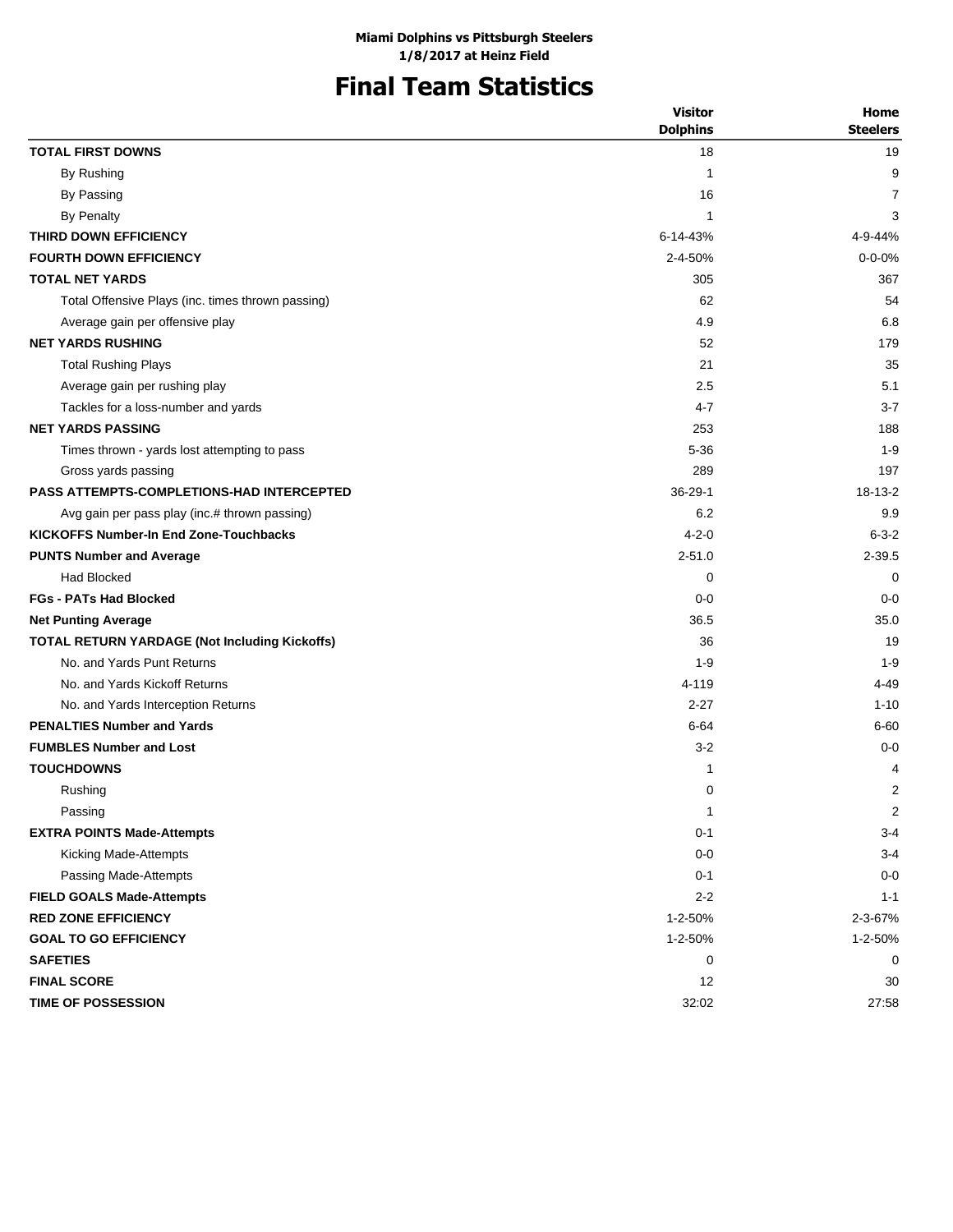## **Ball Possession And Drive Chart Miami Dolphins vs Pittsburgh Steelers 1/8/2017 at Heinz Field**

**Miami Dolphins**

| #  | Time<br>Recd | Time<br>Lost | <b>Time How Ball</b><br><b>Poss Obtained</b> | <b>Drive</b><br>Began | #<br><b>Play</b> | Yds<br>Gain | Yds<br>Pen | Net<br>Yds | 1st<br>Down | Last<br><b>Scrm</b> | <b>How Given</b><br>Up |
|----|--------------|--------------|----------------------------------------------|-----------------------|------------------|-------------|------------|------------|-------------|---------------------|------------------------|
|    | 12:15        | 10:00        | 2:15 Kickoff                                 | <b>MIA 23</b>         | 4                | 16          | 0          | 16         |             | MIA 39              | Punt                   |
|    | 6:50         | 3:06         | 3:44 Kickoff                                 | MIA 41                |                  | 39          | 0          | 39         |             | <b>PIT 20</b>       | Field Goal             |
| 3  | 12:39        | 4:52         | 7:47 Kickoff                                 | MIA 32                | 12               | 49          | $-10$      | 39         | 3           | <b>PIT 29</b>       | Field Goal             |
| 4  | 0:56         | 0:21         | 0:35 Interception                            | MIA 27                | 4                | 55          | 5          | 60         | 3           | $*$ PIT 8           | Fumble                 |
| 5  | 15:00        | 10:48        | 4:12 Kickoff                                 | MIA 25                |                  | 34          | 0          | 34         | 2           | <b>PIT 37</b>       | <b>Fumble</b>          |
| 6  | 6:32         | 6:23         | 0:09 Kickoff                                 | <b>MIA 25</b>         |                  |             | 0          | $\Omega$   | 0           | MIA 25              | Interception           |
|    | 2:05         | 0:02         | 2:03 Kickoff                                 | <b>PIT 48</b>         | 4                | 8           | 0          | 8          | 0           | <b>PIT 42</b>       | Downs                  |
| 8  | 14:13        | 11:24        | 2:49 Punt                                    | MIA 23                | 5.               | 10          | 0          | 10         |             | MIA 33              | Punt                   |
| 9  | 10:17        | 5:57         | 4:20 Punt                                    | MIA 30                | 9                | 70          | 0          | 70         | 5.          | $*$ PIT 4           | Touchdown              |
| 10 | 4:23         | 0:15         | 4:08 Interception                            | MIA 43                | 11               | 24          | 0          | 24         | 2           | <b>PIT 48</b>       | Downs                  |

(321) Average MIA 32

|    | <b>Pittsburgh Steelers</b> |              |                                              |                       |                  |             |            |                   |             |                     |                        |
|----|----------------------------|--------------|----------------------------------------------|-----------------------|------------------|-------------|------------|-------------------|-------------|---------------------|------------------------|
| #  | Time<br>Recd               | Time<br>Lost | <b>Time How Ball</b><br><b>Poss Obtained</b> | <b>Drive</b><br>Began | #<br><b>Play</b> | Yds<br>Gain | Yds<br>Pen | <b>Net</b><br>Yds | 1st<br>Down | Last<br><b>Scrm</b> | <b>How Given</b><br>Up |
|    | 15:00                      | 12:15        | 2:45 Kickoff                                 | <b>PIT 15</b>         | 5                | 85          | 0          | 85                | 3           | <b>PIT 50</b>       | Touchdown              |
|    | 10:00                      | 6:50         | 3:10 Punt                                    | PIT 10                | 6                | 95          | -5         | 90                | 3           | <b>PIT 38</b>       | Touchdown              |
| 3  | 3:06                       | 12:39        | 5:27 Kickoff                                 | <b>PIT 17</b>         | 10               | 78          | 5          | 83                | 6           | * MIA 1             | Touchdown              |
| 4  | 4:52                       | 0:56         | 3:56 Kickoff                                 | <b>PIT 18</b>         | 8                | 29          | 19         | 48                | 3           | MIA 34              | Interception           |
| 5  | 0:21                       | 0:00         | 0:21 Fumble                                  | <b>PIT 13</b>         |                  | -1          | 0          | -1                | 0           | <b>PIT 13</b>       | End of Half            |
| 6  | 10:48                      | 6:32         | 4:16 Fumble                                  | <b>PIT 41</b>         | 8                | 43          | $\Omega$   | 43                |             | * MIA 16            | Field Goal             |
|    | 6:23                       | 2:05         | 4:18 Interception                            | MIA 25                | 7                | 35          | -10        | 25                |             | * MIA 8             | Touchdown              |
| 8  | 0:02                       | 14:13        | 0:49 Downs                                   | <b>PIT 40</b>         | 3                | 0           | 0          | 0                 | 0           | PIT 40              | Punt                   |
| 9  | 11:24                      | 10:17        | 1:07 Punt                                    | <b>PIT 35</b>         | 3                | 2           | 0          | 2                 | 0           | <b>PIT 37</b>       | Punt                   |
| 10 | 5:57                       | 4:23         | 1:34 Kickoff                                 | MIA 48                | 3                | 2           | 0          | 2                 | 0           | MIA 46              | Interception           |
| 11 | 0:15                       | 0:00         | $0:15$ Downs                                 | <b>PIT 33</b>         |                  | $-1$        | 0          | $-1$              | 0           | <b>PIT 33</b>       | End of Game            |

(349) Average PIT 32

### **\* inside opponent's 20**

|                | <b>Time of Possession by Quarter</b>   | 1st                  | 2nd  | 3rd  | 4th                  | OТ | Total |
|----------------|----------------------------------------|----------------------|------|------|----------------------|----|-------|
| <b>Visitor</b> | Miami Dolphins                         | 5:59                 | 8:22 | 6:24 | 11:17                |    | 32:02 |
| Home           | Pittsburgh Steelers                    | 9:01                 | 6:38 | 8:36 | 3:43                 |    | 27:58 |
|                | <b>Kickoff Drive No.-Start Average</b> | Dolphins: 6 - MIA 33 |      |      | Steelers: 3 - PIT 17 |    |       |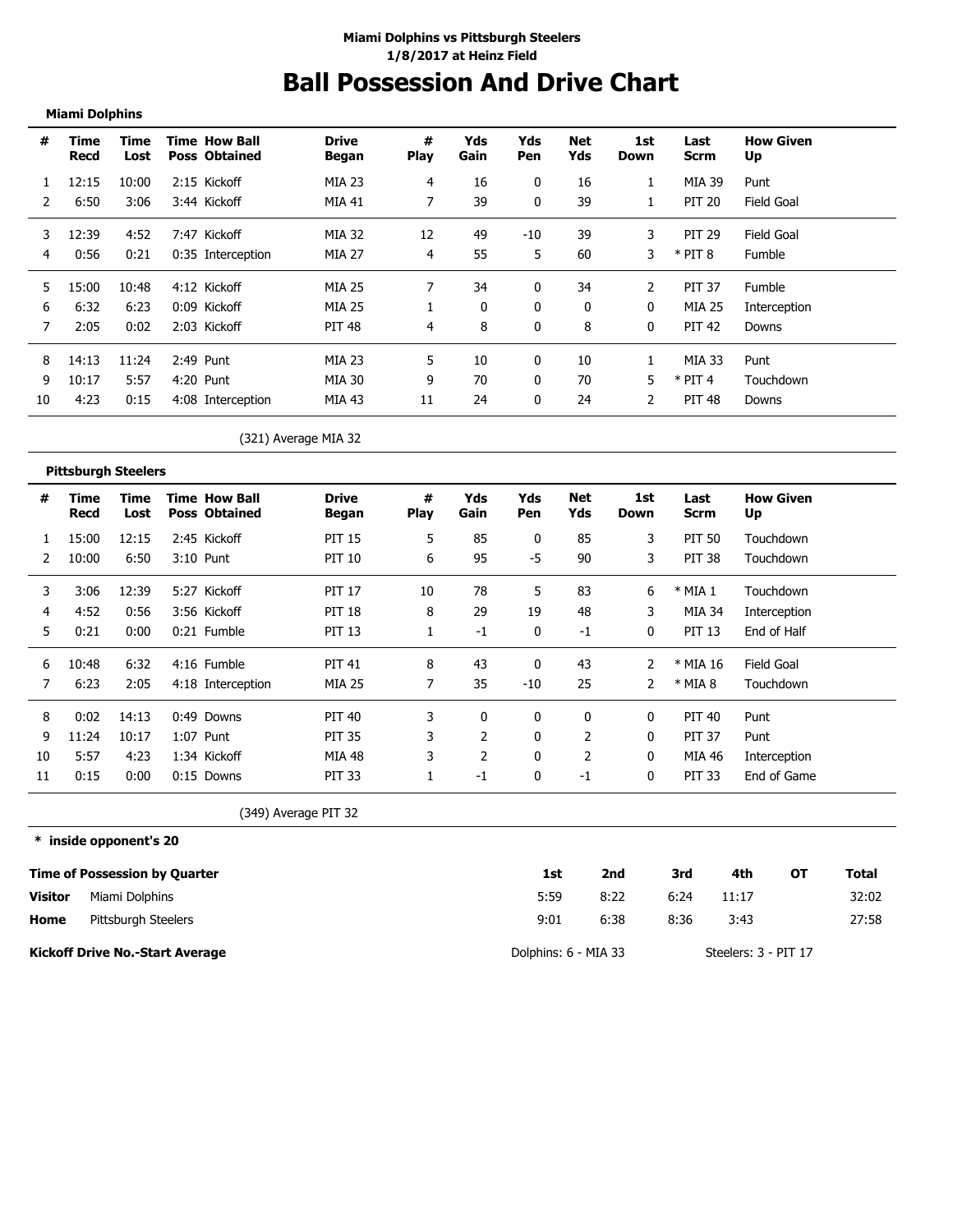## **Miami Dolphins vs Pittsburgh Steelers 1/8/2017 at Heinz Field**

# **Final Defensive Statistics**

| <b>Miami Dolphins</b> |            |              |                |              | <b>Reqular Defensive Plays</b> |                |             |                         |           |              |           |            | <b>Special Teams</b> |           |              |           |            | <b>Misc</b> |          |                  |
|-----------------------|------------|--------------|----------------|--------------|--------------------------------|----------------|-------------|-------------------------|-----------|--------------|-----------|------------|----------------------|-----------|--------------|-----------|------------|-------------|----------|------------------|
|                       | <b>TKL</b> | <b>AST</b>   | <b>COMB</b>    | <b>SK</b>    |                                | <b>YDS TFL</b> | Q           | IN                      | <b>PD</b> | FF           | <b>FR</b> | <b>TKL</b> | <b>AST</b>           | <b>FF</b> | <b>FR</b>    | <b>BL</b> | <b>TKL</b> | <b>AST</b>  | FF       | <b>FR</b>        |
| <b>B.Rambo</b>        | 6          | 0            | 6              | 0            | 0                              |                |             | 0                       | 0         | 0            | 0         | 0          | 0                    | 0         | 0            | 0         | 0          | ŋ           | 0        | $\boldsymbol{0}$ |
| C.Wake                |            | 3            | 6              | 0            | 0                              | 0              |             | 0                       | 0         | 0            | 0         | 0          | 0                    | 0         | 0            | 0         | 0          | 0           | 0        | 0                |
| M.Thomas              |            | 3            | 6              | 0            | 0                              | 0              | 0           | 1                       | 1         | $\mathbf{0}$ | 0         | 0          | 0                    | 0         | 0            | 0         | 0          | 0           | 0        | 0                |
| K.Alonso              |            | 5            | 6              | 0            | 0                              | 0              | 0           | 0                       | 0         | 0            | 0         | 0          | 0                    | 0         | 0            | 0         | 0          | 0           | 0        | 0                |
| X.Howard              | 3          | 2            | 5              | $\mathbf{0}$ | $\mathbf{0}$                   | 1              | $\mathbf 0$ | $\mathbf{1}$            | 2         | $\mathbf 0$  | 0         | 0          | 0                    | 0         | 0            | 0         | 0          | 0           | 0        | 0                |
| N.Hewitt              |            | 2            | 5              | 0            | 0                              | 0              | 0           | 0                       | 0         | 0            | 0         | 0          | 0                    | 0         | 0            | 0         | 0          | 0           | 0        | 0                |
| N.Suh                 |            | 0            | 4              | 1            | 9                              | 1              |             | 0                       | 0         | 0            | 0         | 0          | 0                    | 0         | 0            | 0         | 0          | 0           | 0        | 0                |
| T.Lippett             | 2          | 2            | 4              | 0            | 0                              | 0              | 0           | 0                       | 0         | 0            | 0         | 0          | 0                    | 0         | 0            | 0         | 0          | 0           | 0        | 0                |
| E.Mitchell            | 3          | 0            | 3              | $\mathbf{0}$ | 0                              | 0              | 0           | 0                       | 0         | 0            | 0         | 0          | 0                    | 0         | 0            | 0         | 0          | 0           | 0        | 0                |
| J.Phillips            | 2          | 1            | 3              | 0            | 0                              | 2              | 0           | 0                       | 0         | 0            | 0         | 0          | 0                    | 0         | 0            | 0         | 0          | 0           | 0        | 0                |
| J.Jenkins             | 2          | 0            | 2              | 0            | 0                              | 0              | 0           | 0                       | 0         | 0            | 0         | 0          | 0                    | 0         | 0            | 0         | 0          | 0           | 0        | 0                |
| T.Fede                | 1          | 1            | 2              | 0            | 0                              | 0              | 0           | 0                       | 0         | 0            | 0         | 0          | 0                    | 0         | 0            | 0         | 0          | 0           | 0        | 0                |
| N.Williams            |            | $\mathbf{1}$ | $\overline{2}$ | 0            | 0                              | 0              | 0           | 0                       | 0         | $\mathbf 0$  | 0         | 0          | 0                    | 0         | 0            | 0         | 0          | 0           | 0        | 0                |
| <b>B.McCain</b>       | 0          | 2            | 2              | 0            | 0                              | 0              | 0           | 0                       | 0         | 0            | 0         | 0          | 0                    | 0         | 0            | 0         | 0          | 0           | 0        | 0                |
| D.Butler              |            | 2            | 2              | 0            | 0                              | 0              | 0           | 0                       | 0         | 0            | 0         | 0          | 0                    | 0         | 0            | 0         | 0          | 0           | 0        | 0                |
| A.Branch              | 1          | 0            | 1              | 0            | 0                              | 0              | 0           | 0                       | 0         | 0            | 0         | 0          | 0                    | 0         | 0            | 0         | 0          | 0           | 0        | 0                |
| S.Paysinger           | $\Omega$   | $\mathbf{0}$ | 0              | $\mathbf{0}$ | 0                              | 0              | 0           | 0                       | 0         | 0            | 0         | 2          | 0                    | 0         | 0            | 0         | 0          | 0           | 0        | 0                |
| W.Aikens              | 0          | 0            | 0              | 0            | 0                              | 0              | 0           | 0                       | 0         | 0            | 0         | 1          | 0                    | 0         | 0            | 0         | 0          | 0           | 0        | 0                |
| M.Hull                | 0          | 0            | 0              | 0            | 0                              | 0              | 0           | 0                       | 0         | 0            | 0         | 1          | 0                    | 0         | 0            | 0         | 0          | 0           | 0        | 0                |
| J.Lucas               | 0          | 0            | 0              | 0            | 0                              | 0              | 0           | 0                       | 0         | 0            | 0         | 0          | 1                    | 0         | 0            | 0         | 0          | 0           | 0        | 0                |
| T.Reilly              | 0          | $\mathbf{0}$ | 0              | 0            | 0                              | 0              | 0           | 0                       | 0         | $\mathbf 0$  | 0         | 0          | $\mathbf{1}$         | 0         | 0            | 0         | 0          | 0           | 0        | 0                |
| J.Grant               | 0          | 0            | 0              | 0            | 0                              | 0              | 0           | 0                       | 0         | 0            | 0         | 0          | 0                    | 0         | 1            | 0         | 0          | 0           | 0        | 0                |
| J.Ajayi               |            | 0            | 0              | 0            | 0                              | 0              | 0           | 0                       | 0         | 0            | 0         | 0          | 0                    | 0         | 0            | 0         | 2          | 0           | 0        | 0                |
| J.James               | 0          | 0            | 0              | 0            | 0                              | 0              | 0           | 0                       | 0         | 0            | 0         | 0          | 0                    | 0         | 0            | 0         | 1          | 0           | 0        | 0                |
| <b>Total</b>          | 35         | 24           | 59             | 1            | 9                              | 5              | 2           | $\overline{\mathbf{2}}$ | 3         | 0            | 0         | 4          | 2                    | 0         | $\mathbf{1}$ | 0         | 3          | 0           | $\bf{0}$ | 0                |

**TKL = Tackle AST = Assist COMB = Combined QH=QB Hit IN = Interception PD = Pass Defense FF = Forced Fumble FR = Fumble Recovery**

| <b>Pittsburgh Steelers</b> |            |                |             |           | <b>Regular Defensive Plays</b> |        |              |             |           |              |           |            | <b>Special Teams</b> |           |              |              |              | <b>Misc</b> |             |           |
|----------------------------|------------|----------------|-------------|-----------|--------------------------------|--------|--------------|-------------|-----------|--------------|-----------|------------|----------------------|-----------|--------------|--------------|--------------|-------------|-------------|-----------|
|                            | <b>TKL</b> | <b>AST</b>     | <b>COMB</b> | <b>SK</b> | <b>YDS</b>                     | TFL OH |              | <b>IN</b>   | <b>PD</b> | <b>FF</b>    | <b>FR</b> | <b>TKL</b> | <b>AST</b>           | <b>FF</b> | <b>FR</b>    | <b>BL</b>    | <b>TKL</b>   | <b>AST</b>  | FF          | <b>FR</b> |
| L.Timmons                  | 8          | 6              | 14          | 2         | 21                             | 2      |              | 0           | 0         | 0            | 0         | 0          | 0                    | 0         | 0            | 0            | $\mathbf{0}$ | 0           | 0           | 0         |
| J.Harrison                 | h          | 4              | 10          | 1.5       | 8                              |        |              | 0           | 0         |              | 0         | 0          | 0                    | 0         | 0            | 0            | $\Omega$     | 0           | 0           | 0         |
| R.Cockrell                 |            | 0              | 8           | 0         | 0                              | 0      |              | 0           | 0         |              | 0         | 0          | 0                    |           | 0            | 0            | 0            | 0           |             | 0         |
| M.Mitchell                 | 3          | 5              | 8           | 1         | 4                              | 0      |              | 0           | 0         |              | 0         | 0          | 0                    | 0         | 0            | 0            | 0            | 0           | 0           | 0         |
| R.Shazier                  |            |                | 6           | 0         | 0                              |        |              | 1           |           | 0            | 0         | 0          | 0                    | 0         | 0            | 0            | $\mathbf 0$  | 0           | $\mathbf 0$ | 0         |
| <b>B.Dupree</b>            |            |                | 6           | 0.5       | 3                              | 0      |              | 0           | 0         | 0            | 0         | 0          | 0                    |           | 0            | 0            | $\Omega$     | 0           |             | 0         |
| A.Burns                    |            |                | 4           | 0         | 0                              | 0      | C            | 0           | 0         | 0            | 0         | 0          | 0                    | 0         | 0            | 0            | 0            | 0           | 0           | 0         |
| S.Davis                    |            |                | 4           | 0         | 0                              |        | 0            | $\mathbf 0$ | 0         | 0            | 0         | 0          | 0                    | 0         | 0            | 0            | $\mathbf 0$  | 0           | 0           | 0         |
| S.Tuitt                    |            | $\overline{2}$ | 4           | 0         | 0                              | 0      | 0            | $\mathbf 0$ | 0         | 0            |           | 0          | 0                    | 0         | 0            | 0            | $\mathbf{0}$ | 0           | 0           | 0         |
| W.Gay                      |            | 0              | 2           | 0         | 0                              | 0      | C            | 0           |           | 0            | 0         | 0          | 0                    | 0         | 0            | 0            | 0            | 0           | 0           | 0         |
| L.Walton                   |            |                | 2           | 0         | 0                              |        | 0            | 0           | 0         | 0            |           | 0          | 0                    | 0         | 0            | 0            | 0            | 0           | 0           | 0         |
| J.Jones                    | 0          |                |             | 0         | 0                              | 0      | C            | 0           | 1         | 0            | 0         | 1          | 0                    | 0         | 0            | 0            | 0            | 0           | 0           | O         |
| J.Dangerfield              | $\Omega$   |                | 1           | 0         | $\mathbf{0}$                   | 0      | 0            | $\mathbf 0$ | 0         | $\mathbf{0}$ | 0         | 0          | 0                    | 0         | $\mathbf{0}$ | 0            | 0            | 0           | $\mathbf 0$ | 0         |
| J.Hargrave                 |            |                |             | 0         | 0                              | 0      | 0            | 0           | 0         | 0            | 0         | 0          | 0                    | 0         | 0            | 0            | 0            | 0           | 0           | 0         |
| A.Moats                    |            |                |             | 0         | 0                              | 0      |              | 0           | 0         | 0            | 0         | 0          | 0                    |           | 0            | 0            | 0            | 0           | 0           | 0         |
| A.Shabazz                  | 0          | 0              | 0           | 0         | 0                              | 0      | 0            | 0           | 0         | 0            | 0         | 3          | 0                    |           | 0            | 0            | 0            | 0           | 0           | 0         |
| V. Williams                |            | 0              | 0           | 0         | 0                              | 0      | $\mathbf{0}$ | 0           | 0         | 0            | 0         | 2          | 0                    | 0         | $\mathbf{0}$ | $\mathbf{0}$ | 0            | 0           | 0           | 0         |
| M.Pouncey                  |            | 0              | 0           | 0         | 0                              | 0      |              | 0           | 0         | 0            | 0         | 0          | 0                    |           | 0            | 0            |              | 0           | 0           | 0         |
| J.James                    |            | 0              | 0           | 0         | 0                              | 0      | 0            | 0           | 0         | 0            | 0         | 0          | 0                    | 0         | 0            | 0            |              | 0           | 0           | 0         |
| Total                      | 44         | 28             | 72          | 5         | 36                             | 6      |              |             | ٦         |              | 2         | 6          | Ω                    |           | U            | 0            | 2            | n           |             | 0         |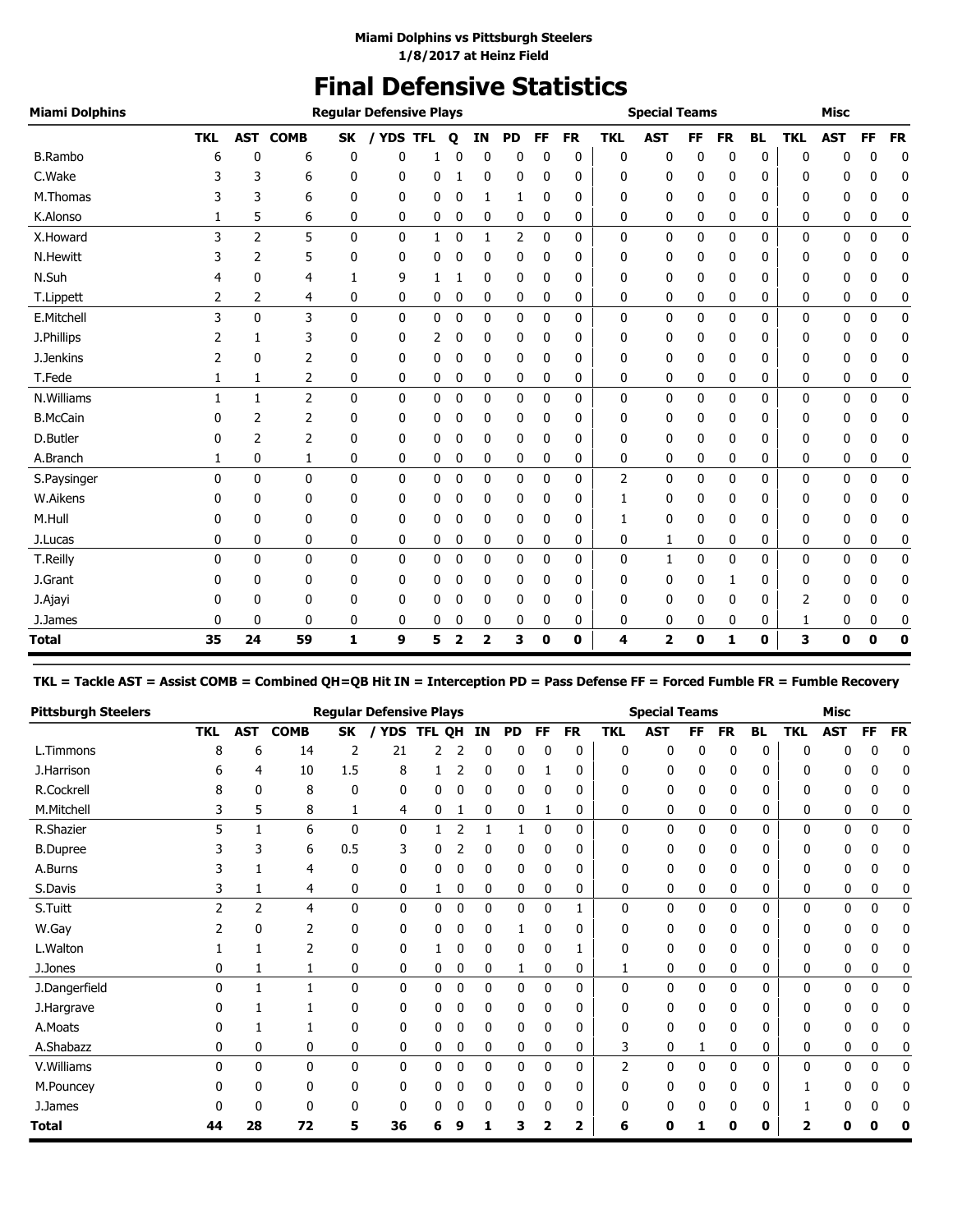## **Miami Dolphins vs Pittsburgh Steelers**

**1/8/2017 at Heinz Field**

## **First Half Summary**

|                                   |                              | PERIOD SCORES                                           |                                                                               | TIME OF POSSESSION |                     |               |
|-----------------------------------|------------------------------|---------------------------------------------------------|-------------------------------------------------------------------------------|--------------------|---------------------|---------------|
| Dolphins                          |                              | $3 \ 3 = 6$                                             | <b>Dolphins</b>                                                               | 14:21              |                     |               |
| <b>Steelers</b>                   |                              | $14\,6=20$                                              | <b>Steelers</b>                                                               | 15:39              |                     |               |
|                                   |                              |                                                         | <b>Scoring Plays</b>                                                          |                    |                     |               |
| <b>Team</b>                       | Qtr                          | Time Play Description (Extra Point) (Drive Info)        |                                                                               |                    | <b>Visitor</b>      | Home          |
| <b>Steelers</b>                   |                              |                                                         | 12:15 A.Brown 50 yd. pass from B.Roethlisberger (C.Boswell kick) (5-85, 2:45) |                    | 0                   | 7             |
| <b>Steelers</b>                   |                              |                                                         | 6:50 A.Brown 62 yd. pass from B.Roethlisberger (C.Boswell kick) (6-90, 3:10)  |                    | 0                   | 14            |
| Dolphins                          |                              | 3:06 A.Franks 38 yd. Field Goal (7-39, 3:44)            |                                                                               |                    | 3                   | 14            |
| <b>Steelers</b>                   | 2                            | 12:39 L.Bell 1 yd. run (kick failed, hru) (10-83, 5:27) |                                                                               |                    | 3                   | 20            |
| Dolphins                          | 2                            | 4:52 A.Franks 47 yd. Field Goal (12-39, 7:47)           |                                                                               |                    | 6                   | 20            |
|                                   |                              |                                                         |                                                                               | Miami Dolphins     | Pittsburgh Steelers |               |
| <b>TOTAL FIRST DOWNS</b>          |                              |                                                         |                                                                               | 8                  |                     | 15            |
|                                   |                              | First Downs Rushing-Passing-by Penalty                  |                                                                               | $1 - 6 - 1$        |                     | $6 - 7 - 2$   |
| <b>THIRD DOWN EFFICIENCY</b>      |                              |                                                         |                                                                               | $2 - 6 - 33%$      |                     | 3-3-100%      |
| <b>TOTAL NET YARDS</b>            |                              |                                                         |                                                                               | 159                |                     | 286           |
|                                   | <b>Total Offensive Plays</b> |                                                         |                                                                               | 25                 |                     | 30            |
| <b>NET YARDS RUSHING</b>          |                              |                                                         |                                                                               | 24                 |                     | 98            |
| <b>NET YARDS PASSING</b>          |                              |                                                         |                                                                               | 135                |                     | 188           |
|                                   | Gross Yards Passing          |                                                         |                                                                               | 140                |                     | 188           |
|                                   |                              | Times thrown-yards lost attempting to pass              |                                                                               | $1 - 5$            |                     | $0 - 0$       |
|                                   |                              | Pass Attempts-Completions-Had Intercepted               |                                                                               | $13 - 10 - 0$      |                     | $12 - 11 - 1$ |
| <b>Punts-Number and Average</b>   |                              |                                                         |                                                                               | $1 - 61$           |                     | $0 - 0$       |
| <b>Penalties-Number and Yards</b> |                              |                                                         |                                                                               | $5 - 59$           |                     | $5 - 45$      |
| <b>Fumbles-Number and Lost</b>    |                              |                                                         |                                                                               | $2 - 1$            |                     | $0 - 0$       |

**Red Zone Efficiency** 0-1-0% 1-1-100%

**Miami Dolphins Regular Defensive Plays Special Teams Misc Miami Dolphins Pittsburgh Steelers Average Drive Start** PIT 15 **RUSHING ATT YDS AVG LG TD RUSHING ATT YDS AVG LG TD** J.Ajayi 9 20 2.2 8 0 L.Bell 17 99 5.8 25 1 M.Thomas 1 3 3.0 3 0 B.Roethlisberger 1 -1 -1.0 -1 0 D. Williams 1 1 1.0 1 0 Total 11 24 2.2 8 0 Total 18 98 5.4 25 1 **PASSING ATT CMP YDS SK/YD TD LG IN RT PASSING ATT CMP YDS SK/YD TD LG IN RT** M.Moore 13 10 140 1/5 0 37 0 111.1 B.Roethlisberger 12 11 188 0/0 2 **62** 1 123.6 Total 13 10 140 1/5 0 37 0 111.1 Total 12 11 188 0/0 2 62 1 123.6 **PASS RECEIVING TAR REC YDS AVG LG TD PASS RECEIVING TAR REC YDS AVG LG TD** J.Landry 6 4 36 9.0 15 0 A.Brown 5 4 125 31.3 **62** 2 D.Parker 3 2 42 21.0 37 0 L.Bell 2 2 7 3.5 4 0 J.Ajayi 2 2 9 4.5 5 0 E.Rogers 1 1 19 19.0 19 0 K.Stills 1 1 36 36.0 36 0 D.Ayers 1 1 11 11.0 11 0 D.Sims 1 17 17.0 17 0 C.Hamilton 1 10 10 0 D.Heyward-Bey 1 1 1 10 10.0 10 0 J.James 1 1 6 6.0 6 0 Total 13 10 140 14.0 37 0 Total 12 11 188 17.1 62 2 **TKL AST COMB SK / YDS TFL Q IN PD FF FR TKL AST FF FR BL TKL AST FF FR** C.Wake 3 2 5 0 0 0 0 0 0 0 0 0 0 0 0 0 0 0 0 0 N.Hewitt 2 2 4 0 0 0 0 0 0 0 0 0 0 0 0 0 0 0 0 0 T.Lippett 2 2 4 0 0 0 0 0 0 0 0 0 0 0 0 0 0 0 0 0

B.Rambo 3 0 3 0 0 0 0 0 0 0 0 0 0 0 0 0 0 0 0 0 **Total 10 6 16 0 0 0 0 0 0 0 0 0 0 0 0 0 0 0 0 0**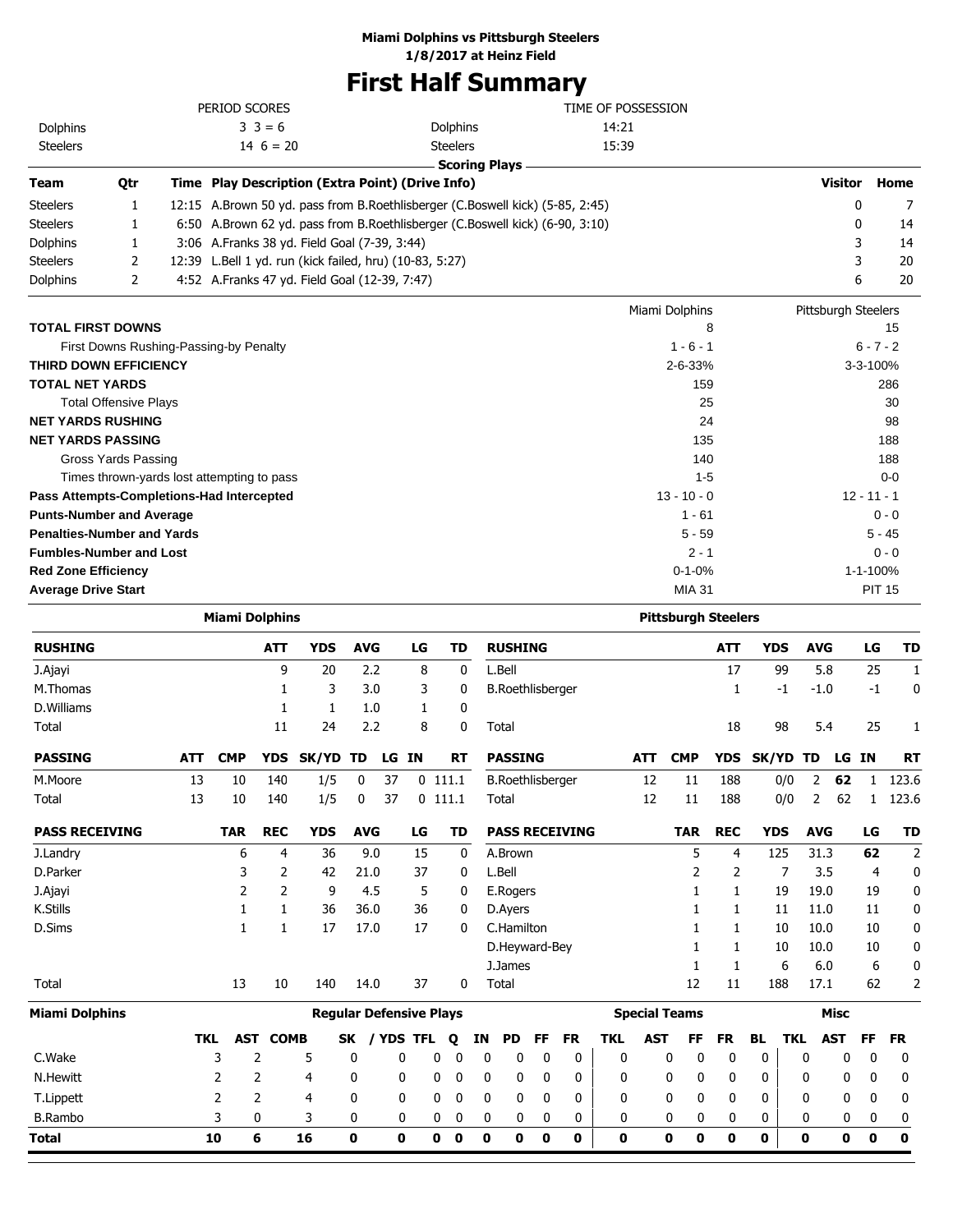## **Miami Dolphins vs Pittsburgh Steelers 1/8/2017 at Heinz Field**

# **First Half Summary**

| <b>Pittsburgh Steelers</b> |     |            |             |           | <b>Regular Defensive Plays</b> |        |    |     |    |    |     | <b>Special Teams</b> |    |           |              |              | Misc       |           |              |
|----------------------------|-----|------------|-------------|-----------|--------------------------------|--------|----|-----|----|----|-----|----------------------|----|-----------|--------------|--------------|------------|-----------|--------------|
|                            | TKL | <b>AST</b> | <b>COMB</b> | <b>SK</b> | / YDS                          | TFL QH | IN | PD. | FF | FR | TKL | <b>AST</b>           | FF | <b>FR</b> | BL           | TKL          | <b>AST</b> | <b>FF</b> | <b>FR</b>    |
| J.Harrison                 |     |            |             |           |                                |        |    |     |    |    |     |                      |    |           | 0            |              |            |           | 0            |
| R.Cockrell                 |     |            |             |           |                                |        |    |     |    | 0  |     | 0                    |    |           | 0            | $\mathbf{0}$ |            |           | $\mathbf{0}$ |
| M.Mitchell                 |     |            |             |           |                                |        |    |     |    | 0  |     | 0                    |    |           | 0            | 0            |            |           | $\mathbf{0}$ |
| R.Shazier                  |     |            |             |           |                                |        |    |     |    | 0  | 0   | 0                    |    | $\Omega$  | $\mathbf{0}$ | 0            |            |           | 0            |
| <b>Total</b>               | 15  |            | 18          |           | э                              |        | o  |     |    | 0  | 0   |                      | 0  |           | 0            | 0            |            |           | - 0          |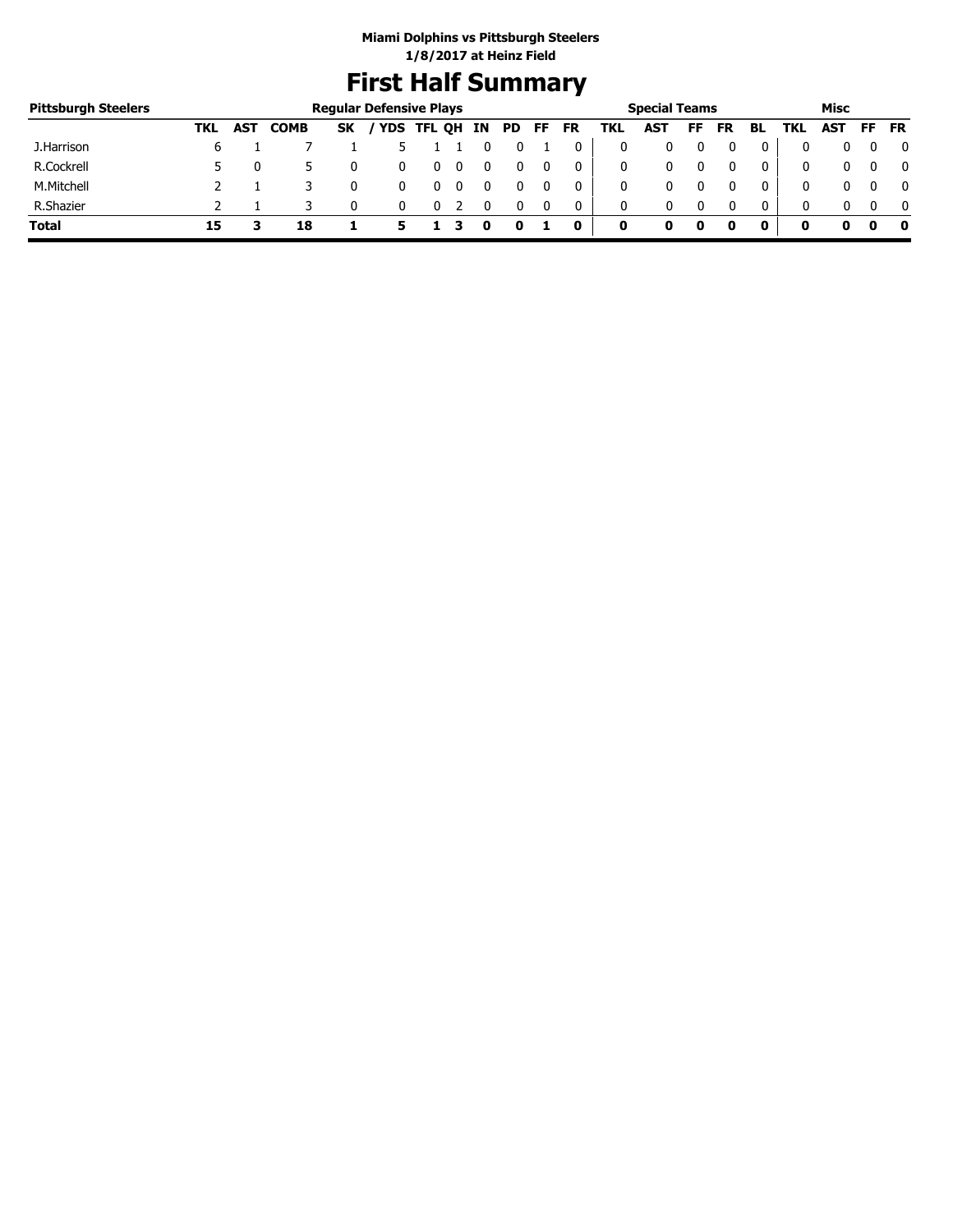|                              | Miami Dolphins vs Pittsburgh Steelers at Heinz Field                                                                   |                |
|------------------------------|------------------------------------------------------------------------------------------------------------------------|----------------|
| <b>Play By Play</b>          | <b>First Quarter</b>                                                                                                   | 1/8/2017       |
|                              | MIA wins the coin toss and elects to defer. PIT elects to Receive, and MIA elects to defend the north goal.            |                |
|                              | A. Franks kicks 65 yards from MIA 35 to PIT 0. F. Toussaint to PIT 15 for 15 yards (J. Lucas; T. Reilly).              |                |
|                              | Pittsburgh Steelers at 15:00, (1st play from scrimmage 14:55)                                                          |                |
| 1-10-PIT 15                  | (14:55) (Shotgun) L.Bell right guard to PIT 26 for 11 yards (M.Thomas, B.McCain).                                      | R1             |
| 1-10-PIT 26                  | (14:24) (No Huddle, Shotgun) B.Roethlisberger pass short middle to A.Brown to PIT 33 for 7 yards (K.Alonso; M.Thomas). |                |
| 2-3-PIT 33                   | (13:47) L.Bell up the middle to PIT 31 for -2 yards (J.Phillips, C.Wake).                                              |                |
| 3-5-PIT 31                   | (13:06) (Shotgun) B.Roethlisberger pass short right to E.Rogers to PIT 50 for 19 yards (E.Mitchell).                   | P <sub>2</sub> |
| 1-10-PIT 50                  | (12:25) (Shotgun) B.Roethlisberger pass short left to A.Brown for 50 yards, TOUCHDOWN.                                 | P <sub>3</sub> |
|                              | C.Boswell extra point is GOOD, Center-G.Warren, Holder-J.Berry.                                                        |                |
|                              | MIA 0 PIT 7, 5 plays, 85 yards, 2:45 drive, 2:45 elapsed                                                               |                |
|                              | C.Boswell kicks 52 yards from PIT 35 to MIA 13. K.Drake to MIA 23 for 10 yards (J.Jones).                              |                |
|                              | Miami Dolphins at 12:15, (1st play from scrimmage 12:08)                                                               |                |
| 1-10-MIA 23                  | (12:08) M. Moore pass short middle to J. Landry to MIA 34 for 11 yards (R. Cockrell).                                  | P <sub>1</sub> |
| 1-10-MIA 34                  | (11:35) J.Ajayi left tackle to MIA 34 for no gain (J.Harrison).                                                        |                |
| 2-10-MIA 34                  | (10:53) M. Moore pass short left to D. Parker pushed ob at MIA 39 for 5 yards (A. Burns).                              |                |
| 3-5-MIA 39                   | (10:13) (Shotgun) M.Moore pass incomplete short right to J.Landry (W.Gay) [B.Dupree]. Pressure by 48-Dupree.           |                |
| 4-5-MIA 39                   | (10:09) (Punt formation) M.Darr punts 61 yards to end zone, Center-J.Denney, Touchback.                                |                |
|                              | PENALTY on PIT-A.Burns, Offensive Holding, 10 yards, enforced at PIT 20.                                               |                |
| Pittsburgh Steelers at 10:00 |                                                                                                                        |                |
| 1-10-PIT 10                  | (10:00) (Shotgun) B.Roethlisberger pass short right to D.Heyward-Bey to PIT 20 for 10 yards (B.Rambo).                 | <b>P4</b>      |
| 1-10-PIT 20                  | (9:24) L.Bell up the middle to PIT 27 for 7 yards (D.Butler; K.Alonso).                                                |                |
| 2-3-PIT 27                   | (9:00) (No Huddle) PENALTY on PIT-D.DeCastro, False Start, 5 yards, enforced at PIT 27 - No Play.                      |                |
| 2-8-PIT 22                   | (8:46) L.Bell right tackle to PIT 24 for 2 yards (C.Wake).                                                             |                |
| 3-6-PIT 24                   | (8:10) (Shotgun) B.Roethlisberger pass short left to D.Ayers to PIT 35 for 11 yards (T.Lippett, M.Thomas).             | P <sub>5</sub> |
| 1-10-PIT 35                  | (7:29) (Shotgun) B.Roethlisberger pass short left to L.Bell to PIT 38 for 3 yards (T.Lippett).                         |                |
| 2-7-PIT 38                   | (7:02) (No Huddle, Shotgun) B.Roethlisberger pass short middle to A.Brown for 62 yards, TOUCHDOWN.                     | P <sub>6</sub> |
|                              | C.Boswell extra point is GOOD, Center-G.Warren, Holder-J.Berry.                                                        |                |
|                              | MIA 0 PIT 14, 6 plays, 90 vards, 3:10 drive, 8:10 elapsed                                                              |                |
|                              | C.Boswell kicks 57 yards from PIT 35 to MIA 8. K.Drake pushed ob at MIA 41 for 33 yards (V.Williams).                  |                |
|                              | Miami Dolphins at 6:50, (1st play from scrimmage 6:42)                                                                 |                |
| 1-10-MIA 41                  | (6:42) J.Ajayi left end pushed ob at MIA 38 for -3 yards (J.Harrison).                                                 |                |
| 2-13-MIA 38                  | (6:03) J.Ajayi left guard to MIA 38 for no gain (B.Dupree, R.Shazier).                                                 |                |
| 3-13-MIA 38                  | (5:20) (Shotgun) M. Moore pass deep right to K. Stills to PIT 26 for 36 yards (W. Gay) [R. Shazier].                   | P <sub>2</sub> |
| 1-10-PIT 26                  | (4:34) (Shotgun) M.Moore pass short left to J.Landry to PIT 24 for 2 yards (J.Harrison).                               |                |
| 2-8-PIT 24                   | (3:58) J.Ajayi right tackle to PIT 20 for 4 yards (R.Cockrell).                                                        |                |
| 3-4-PIT 20                   | (3:15) (Shotgun) M. Moore pass incomplete short middle to D. Parker. Coverage by 31-Cockrell.                          |                |
| 4-4-PIT 20                   | (3:11) (Field Goal formation) A.Franks 38 yard field goal is GOOD, Center-J.Denney, Holder-M.Darr.                     |                |
|                              | MIA 3 PIT 14, 7 plays, 39 yards, 3:44 drive, 11:54 elapsed                                                             |                |
|                              | A. Franks kicks 60 yards from MIA 35 to PIT 5. F. Toussaint to PIT 17 for 12 yards (S. Paysinger).                     |                |
|                              | Pittsburgh Steelers at 3:06, (1st play from scrimmage 3:01)                                                            |                |
| 1-10-PIT 17                  | (3:01) C.Hubbard reported in as eligible. L.Bell left guard to PIT 25 for 8 yards (C.Wake, K.Alonso).                  |                |
| 2-2-PIT 25                   | (2:22) L.Bell up the middle to PIT 30 for 5 yards (N.Hewitt, X.Howard).                                                | R7             |
| 1-10-PIT 30                  | (1:43) L.Bell up the middle to PIT 35 for 5 yards (C.Wake; X.Howard).                                                  |                |
| 2-5-PIT 35                   | $(1:00)$ PENALTY on MIA-E.Mitchell, Encroachment, 5 yards, enforced at PIT 35 - No Play.                               | X8             |
| 1-10-PIT 40                  | (:51) L.Bell up the middle to MIA 45 for 15 yards (B.Rambo).                                                           | R9             |
| 1-10-MIA 45                  | $(0.07)$ L.Bell right guard to MIA 39 for 6 yards $(X)$ . Howard, N.Hewitt).                                           |                |
| <b>FND OF OUA RTFR</b>       | <b>Efficiencies</b><br>Time<br><b>First Downs</b>                                                                      |                |

| <b>END OF OUARTER</b>      |              | Time | <b>First Downs</b> |                             |        | <b>Efficiencies</b> |
|----------------------------|--------------|------|--------------------|-----------------------------|--------|---------------------|
|                            | <b>Score</b> | Poss |                    | $R$ $P$ $X$ $T$             | 3 Down | 4 Down              |
| <b>Miami Dolphins</b>      |              | 5:59 |                    | $0 \quad 2 \quad 0 \quad 2$ | 173    | 0/0                 |
| <b>Pittsburgh Steelers</b> | 14           | 9:01 |                    | 3 5 1                       | 2/2    | 0/0                 |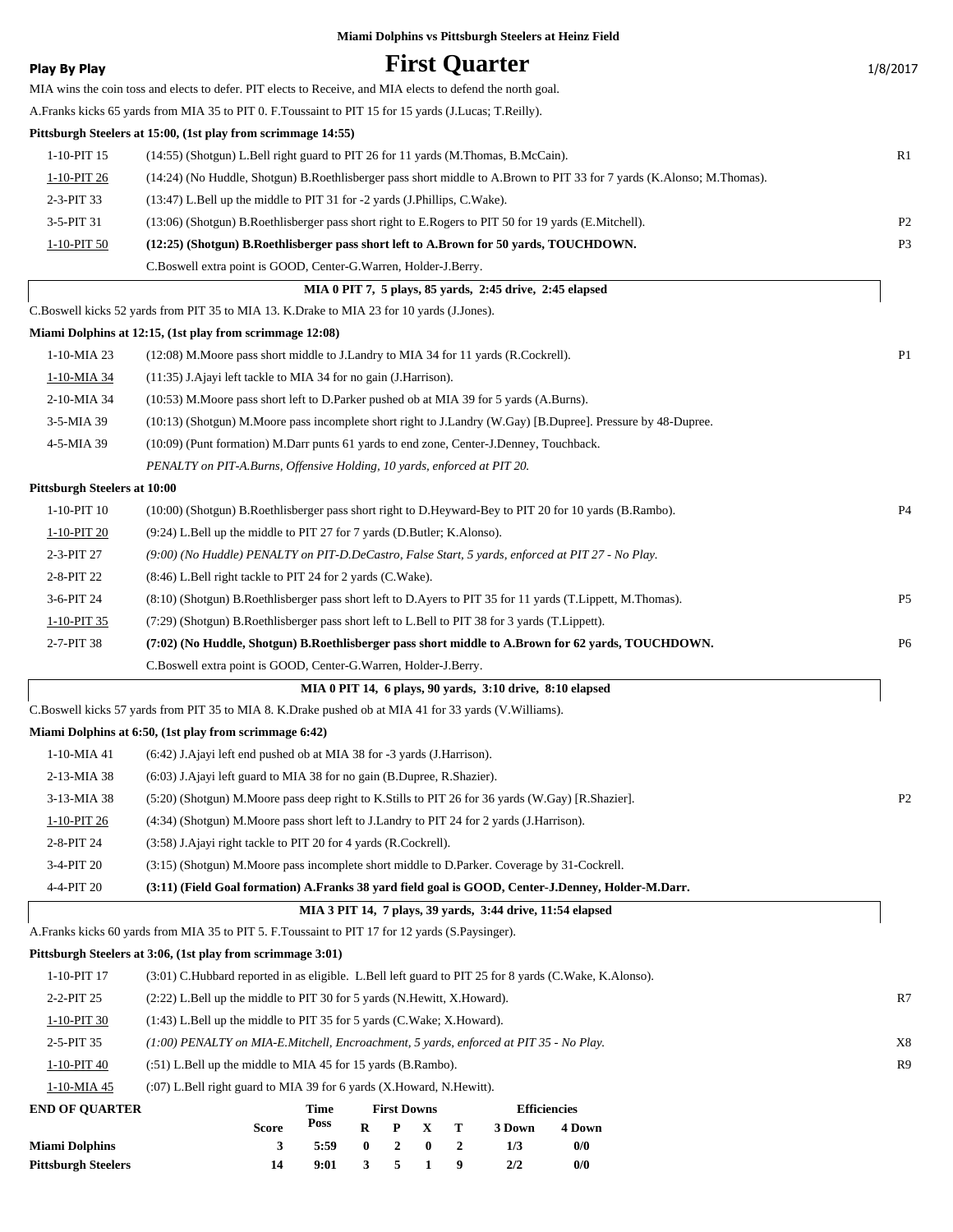| Play By Play                   | <b>Second Quarter</b>                                                                                                                                                                                                                                                                            | 1/8/2017        |
|--------------------------------|--------------------------------------------------------------------------------------------------------------------------------------------------------------------------------------------------------------------------------------------------------------------------------------------------|-----------------|
| Pittsburgh Steelers continued. |                                                                                                                                                                                                                                                                                                  |                 |
| 2-4-MIA 39                     | (15:00) C.Hubbard reported in as eligible. L.Bell up the middle to MIA 34 for 5 yards (N.Suh, N.Hewitt).                                                                                                                                                                                         | R10             |
| 1-10-MIA 34                    | $(14:16)$ L.Bell up the middle to MIA 26 for 8 yards (N.Hewitt).                                                                                                                                                                                                                                 |                 |
| 2-2-MIA 26<br>$1-1-MIA$ 1      | (13:36) L.Bell left tackle for 26 yards, TOUCHDOWN.<br>The Replay Official reviewed the score ruling, and the play was REVERSED.<br>L. Bell left tackle to MIA 1 for 25 yards (B. Rambo, T. Lippett).<br>(13:15) L.Bell up the middle to MIA 1 for no gain (D.Butler; T.Fede).                   | R11             |
| $2-1-MIA$ 1                    | (12:42) L.Bell up the middle to MIA 1 for no gain (K.Alonso).<br>Pittsburgh challenged the runner was down by contact ruling, and the play was REVERSED.<br>L.Bell up the middle for 1 yard, TOUCHDOWN.<br>C.Boswell extra point is No Good, Hit Right Upright, Center-G.Warren, Holder-J.Berry. | R12             |
|                                | MIA 3 PIT 20, 10 plays, 83 yards, 1 penalty, 5:27 drive, 2:21 elapsed                                                                                                                                                                                                                            |                 |
|                                | C.Boswell kicks 51 yards from PIT 35 to MIA 14. J.Grant to MIA 31 for 17 yards (A.Shabazz). FUMBLES (A.Shabazz), and recovers at MIA 32. J.Grant to MIA 32 for                                                                                                                                   |                 |
| no gain (A.Shabazz).           |                                                                                                                                                                                                                                                                                                  |                 |
|                                | Miami Dolphins at 12:39, (1st play from scrimmage 12:32)                                                                                                                                                                                                                                         |                 |
| 1-10-MIA 32                    | (12:32) J. Ajayi right tackle to MIA 34 for 2 yards (L. Timmons, J. Harrison).                                                                                                                                                                                                                   |                 |
| 2-8-MIA 34                     | $(11:52)$ J. Ajayi up the middle to MIA 37 for 3 yards (R. Shazier, L. Timmons).                                                                                                                                                                                                                 |                 |
| 3-5-MIA 37                     | (11:07) (Shotgun) M. Moore pass short left to J. Ajayi to MIA 41 for 4 yards (J. Harrison).                                                                                                                                                                                                      |                 |
| 4-1-MIA 41                     | (10:24) (Punt formation) Direct snap to M.Thomas. M.Thomas up the middle to MIA 44 for 3 yards (R.Shazier).                                                                                                                                                                                      | R <sub>3</sub>  |
| 1-10-MIA 44                    | (10:01) J.Ajayi left guard to PIT 49 for 7 yards (A.Burns; L.Timmons).                                                                                                                                                                                                                           |                 |
| 2-3-PIT 49                     | (9:18) J. Ajayi up the middle to PIT 50 for -1 yards (S. Davis, B. Dupree).                                                                                                                                                                                                                      |                 |
| 3-4-PIT 50                     | (8:36) (Shotgun) M.Moore pass short middle to D.Sims to PIT 33 for 17 yards (M.Mitchell) [R.Shazier].                                                                                                                                                                                            | P <sub>4</sub>  |
| 1-10-PIT 33                    | (7:56) D. Williams right guard to PIT 32 for 1 yard (J. Harrison).                                                                                                                                                                                                                               |                 |
| 2-9-PIT 32                     | (7:16) M. Moore pass incomplete short right to J. Landry [B. Dupree].                                                                                                                                                                                                                            |                 |
| $1-25-PIT$ 32                  | PENALTY on PIT-B.Dupree, Roughing the Passer, 15 yards, enforced at PIT 32 - No Play.<br>PENALTY on MIA-J.Ajayi, Unsportsmanlike Conduct, 15 yards, enforced between downs.<br>(7:05) J.Ajayi right tackle to PIT 24 for 8 yards (R.Cockrell, M.Mitchell).                                       | X5              |
| 2-17-PIT 24                    | (6:20) (Shotgun) M.Moore pass short left to D.Parker to PIT 17 for 7 yards (W.Gay).                                                                                                                                                                                                              |                 |
|                                | PENALTY on MIA-J.James, Offensive Holding, 10 yards, enforced at PIT 24 - No Play.                                                                                                                                                                                                               |                 |
| 2-27-PIT 34                    | (5:49) (Shotgun) M.Moore pass short right to J.Ajayi to PIT 29 for 5 yards (R.Cockrell).                                                                                                                                                                                                         |                 |
| 3-22-PIT 29                    | (5:02) (Shotgun) M. Moore pass incomplete deep middle to J. Landry. Coverage by 22-Gay.                                                                                                                                                                                                          |                 |
| 4-22-PIT 29                    | (4:57) (Field Goal formation) A.Franks 47 yard field goal is GOOD, Center-J.Denney, Holder-M.Darr.                                                                                                                                                                                               |                 |
|                                | MIA 6 PIT 20, 12 plays, 39 yards, 1 penalty, 7:47 drive, 10:08 elapsed                                                                                                                                                                                                                           |                 |
|                                | A. Franks kicks 69 yards from MIA 35 to PIT -4. S. Coates to PIT 18 for 22 yards (W. Aikens).                                                                                                                                                                                                    |                 |
|                                | Pittsburgh Steelers at 4:52, (1st play from scrimmage 4:44)                                                                                                                                                                                                                                      |                 |
| 1-10-PIT 18                    | (4:44) C.Hubbard reported in as eligible. B.Roethlisberger pass short right to A.Brown ran ob at PIT 24 for 6 yards.                                                                                                                                                                             |                 |
| 2-4-PIT 24                     | (4:12) (Shotgun) L.Bell right guard to PIT 25 for 1 yard (A.Branch). PIT-M.Gilbert was injured during the play.                                                                                                                                                                                  |                 |
| 3-3-PIT 25                     | (3:34) (Shotgun) B.Roethlisberger pass short right to L.Bell to PIT 29 for 4 yards (J.Jenkins).                                                                                                                                                                                                  | P <sub>13</sub> |
| 1-10-PIT 29                    | (2:53) L.Bell right guard to PIT 29 for no gain (C.Wake).                                                                                                                                                                                                                                        |                 |
| 2-10-PIT 29                    | (2:08) C.Hubbard reported in as eligible. B.Roethlisberger pass incomplete deep left to A.Brown (B.Rambo).                                                                                                                                                                                       |                 |
|                                | PENALTY on MIA-N.Suh, Defensive Offside, 5 yards, enforced at PIT 29 - No Play.                                                                                                                                                                                                                  |                 |
| 2-5-PIT 34                     | (2:03) (Shotgun) B.Roethlisberger pass short left to C.Hamilton to PIT 44 for 10 yards (B.McCain; T.Lippett).                                                                                                                                                                                    | P14             |
| Two-Minute Warning             |                                                                                                                                                                                                                                                                                                  |                 |
| 1-10-PIT 44                    | $(1:57)$ (Shotgun) L.Bell up the middle to PIT 46 for 2 yards (N.Suh).                                                                                                                                                                                                                           |                 |
| 2-8-PIT 46                     | (1:29) (No Huddle, Shotgun) B.Roethlisberger pass incomplete deep right to D.Heyward-Bey.                                                                                                                                                                                                        |                 |
|                                | PENALTY on MIA-X.Howard, Defensive Pass Interference, 24 yards, enforced at PIT 46 - No Play.                                                                                                                                                                                                    | X15             |
| 1-10-MIA 30                    | (1:23) (Shotgun) B.Roethlisberger pass short middle to J.James to MIA 24 for 6 yards (E.Mitchell).                                                                                                                                                                                               |                 |
|                                | Timeout #1 by PIT at 01:13.                                                                                                                                                                                                                                                                      |                 |
| 2-4-MIA 24                     | (1:13) (Shotgun) L.Bell left guard to MIA 24 for no gain (N.Suh).                                                                                                                                                                                                                                |                 |
|                                | PENALTY on PIT-R. Foster, Offensive Holding, 10 yards, enforced at MIA 24 - No Play.                                                                                                                                                                                                             |                 |
| 2-14-MIA 34                    | (1:08) (Shotgun) B.Roethlisberger pass deep left intended for A.Brown INTERCEPTED by M.Thomas at MIA 11. M.Thomas to MIA 27 for 16<br>yards (M.Pouncey).                                                                                                                                         |                 |
| Miami Dolphins at 0:56         |                                                                                                                                                                                                                                                                                                  |                 |

1-10-MIA 27 (:56) (Shotgun) M.Moore pass incomplete short right to K.Stills.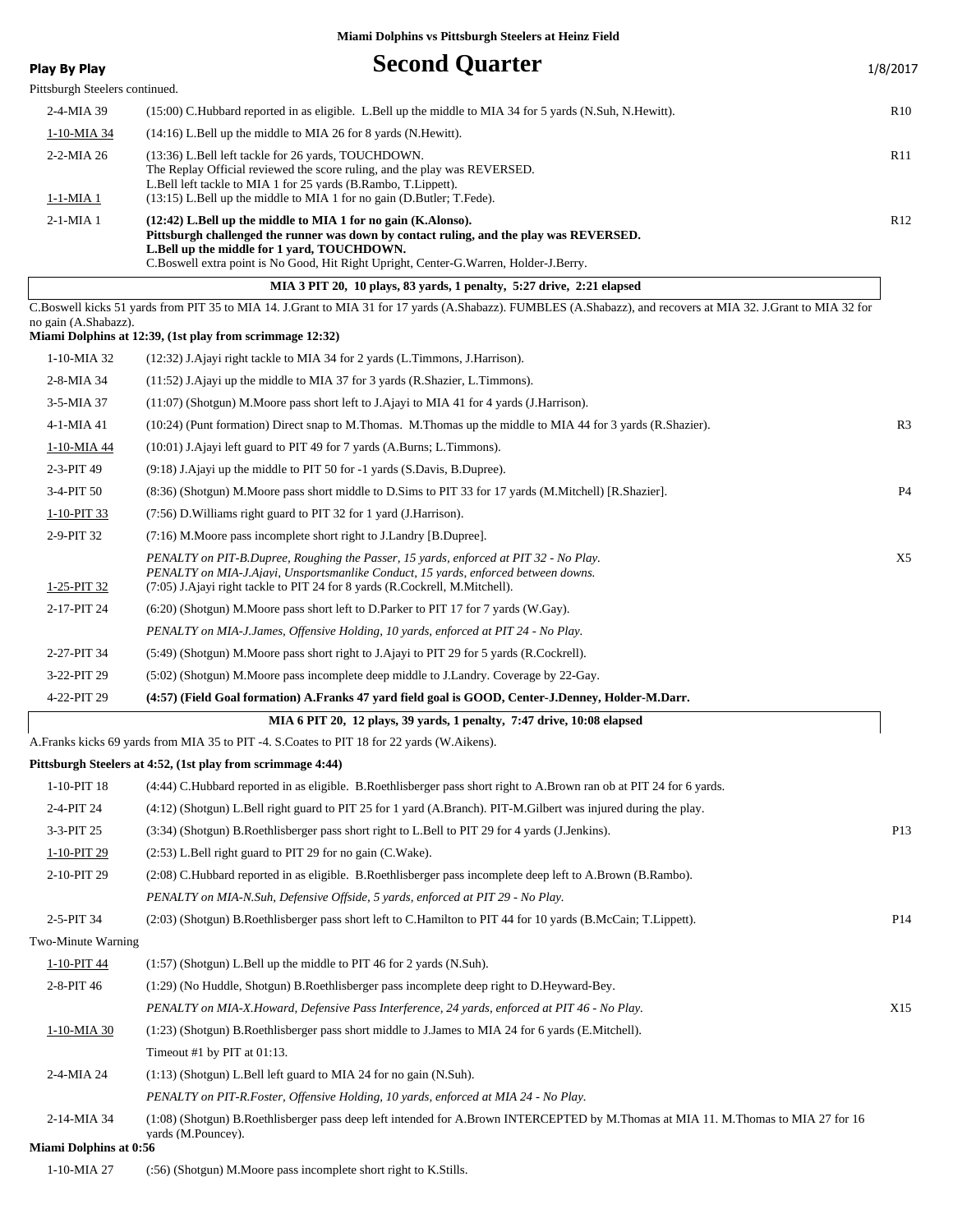## **Miami Dolphins vs Pittsburgh Steelers at Heinz Field**

| $1 - 5 - MIA$ 32                   | PENALTY on PIT-J.Harrison, Defensive Offside, 5 yards, enforced at MIA 27 - No Play.<br>Penalty on PIT-A.Burns, Defensive Holding, declined.<br>(:52) (Shotgun) M.Moore pass short right to J.Landry to MIA 40 for 8 yards (M.Mitchell). | P <sub>6</sub> |
|------------------------------------|------------------------------------------------------------------------------------------------------------------------------------------------------------------------------------------------------------------------------------------|----------------|
|                                    | Timeout #1 by MIA at 00:45.                                                                                                                                                                                                              |                |
| 1-10-MIA 40                        | (:45) (Shotgun) M. Moore pass short middle to J. Landry ran ob at PIT 45 for 15 yards.                                                                                                                                                   | P7             |
| 1-10-PIT 45                        | (:36) (Shotgun) M.Moore pass deep right to D.Parker to PIT 8 for 37 yards (R.Cockrell). PIT-R.Cockrell was injured during the play.                                                                                                      | P <sub>8</sub> |
|                                    | Timeout #2 by PIT at 00:27. Miami initially called a timeout but because of the Pittsburgh injury, Pittsburgh is charged a timeout.                                                                                                      |                |
| $1-8-PIT8$                         | (:27) (Shotgun) M.Moore sacked at PIT 17 for -9 yards (J.Harrison). FUMBLES (J.Harrison) [J.Harrison], RECOVERED by PIT-S.Tuitt at PIT<br>13. S. Tuitt to PIT 13 for no gain (J. James).                                                 |                |
| <b>Pittsburgh Steelers at 0:21</b> |                                                                                                                                                                                                                                          |                |

1-10-PIT 13 (:21) B.Roethlisberger kneels to PIT 12 for -1 yards.

| <b>END OF OUARTER</b>      |              | Time                                   | <b>First Downs</b> |  |                 |  | <b>Efficiencies</b> |        |
|----------------------------|--------------|----------------------------------------|--------------------|--|-----------------|--|---------------------|--------|
|                            | <b>Score</b> | Poss                                   |                    |  | $R$ $P$ $X$ $T$ |  | 3 Down              | 4 Down |
| <b>Miami Dolphins</b>      | 6.           | $8:22 \quad 1 \quad 4 \quad 1 \quad 6$ |                    |  |                 |  | 1/3                 | 1/1    |
| <b>Pittsburgh Steelers</b> | 20           | 6:38                                   |                    |  | 3 2 1 6         |  |                     | 0/0    |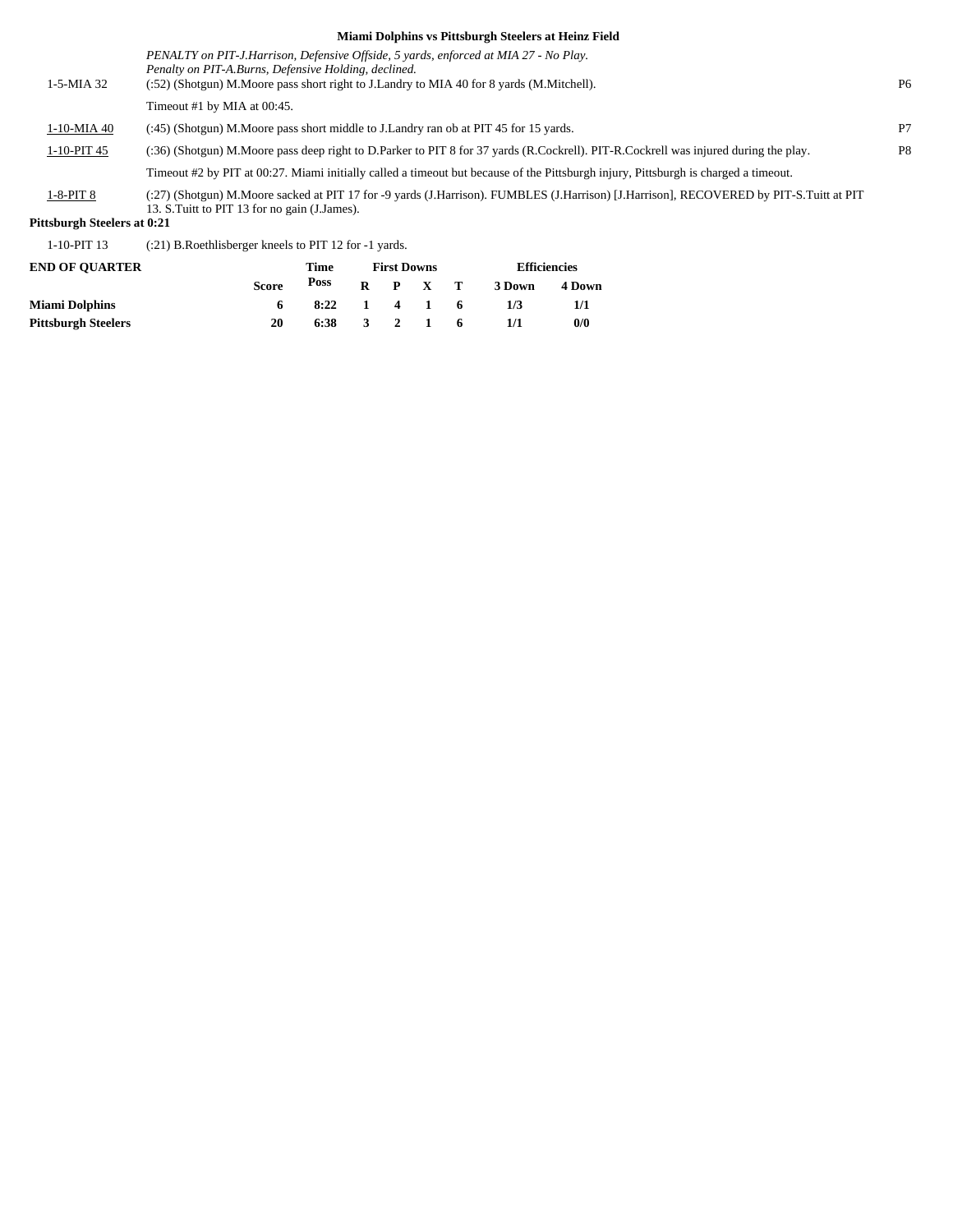## **Play By Play Play Play Play Play By Play Play By Play Play By Play Play Play Play Play Play Play Play Play Play Play Play Play Play Play Play Play Play Play Play Play**

MIA elects to Receive, and PIT elects to defend the North goal.

C.Boswell kicks 65 yards from PIT 35 to end zone, Touchback.

### **Miami Dolphins at 15:00**

| MIA 6 PIT 23, 8 plays, 43 yards, 4:16 drive, 8:28 elapsed |                                                                                                                                                                                    |                 |  |  |  |  |  |
|-----------------------------------------------------------|------------------------------------------------------------------------------------------------------------------------------------------------------------------------------------|-----------------|--|--|--|--|--|
| 4-16-MIA 16                                               | (6:37) (Field Goal formation) C.Boswell 34 yard field goal is GOOD, Center-G.Warren, Holder-J.Berry.                                                                               |                 |  |  |  |  |  |
| $3-7-MIA7$                                                | (7:22) (Shotgun) B.Roethlisberger sacked at MIA 16 for -9 yards (N.Suh).                                                                                                           |                 |  |  |  |  |  |
| $2-7-MIA7$                                                | (7:56) (No Huddle) L.Bell right guard to MIA 7 for no gain (X.Howard, K.Alonso).                                                                                                   |                 |  |  |  |  |  |
| $1-6$ -MIA $6$                                            | (8:17) (Shotgun) B.Roethlisberger pass short right to A.Brown to MIA 7 for -1 yards (X.Howard).                                                                                    |                 |  |  |  |  |  |
| $2 - 2 - MIA$ 32                                          | (8:58) (Shotgun) L.Bell left tackle pushed ob at MIA 6 for 26 yards (M.Thomas). MIA-B.McCain was injured during the play.                                                          | R17             |  |  |  |  |  |
| 1-10-MIA 40                                               | (9:37) (Shotgun) L.Bell up the middle to MIA 32 for 8 yards (M.Thomas).                                                                                                            |                 |  |  |  |  |  |
| 2-6-PIT 45                                                | (10:13) (Shotgun) L.Bell up the middle to MIA 40 for 15 yards (B.Rambo, M.Thomas).                                                                                                 | R <sub>16</sub> |  |  |  |  |  |
| 1-10-PIT 41                                               | (10:48) (Shotgun) B.Roethlisberger scrambles left guard to PIT 45 for 4 yards.                                                                                                     |                 |  |  |  |  |  |
| Pittsburgh Steelers at 10:48                              |                                                                                                                                                                                    |                 |  |  |  |  |  |
| 1-10-PIT 37                                               | (10:57) M.Moore sacked at PIT 42 for -5 yards (M.Mitchell). FUMBLES (M.Mitchell) [M.Mitchell], RECOVERED by PIT-L.Walton at PIT 41.<br>L. Walton to PIT 41 for no gain (J. Ajayi). |                 |  |  |  |  |  |
| 3-6-PIT 48                                                | (11:31) (Shotgun) M.Moore pass short middle to J.Landry to PIT 37 for 11 yards (B.Dupree). PIT-S.Davis was injured during the play.                                                | P <sub>10</sub> |  |  |  |  |  |
| 2-7-PIT 49                                                | $(12:17)$ J. A jay iup the middle to PIT 48 for 1 yard (J. Hargrave; M. Mitchell).                                                                                                 |                 |  |  |  |  |  |
| 1-10-MIA 48                                               | (12:57) J. Ajayi right tackle to PIT 49 for 3 yards (L. Walton; L. Timmons).                                                                                                       |                 |  |  |  |  |  |
| 3-4-MIA 31                                                | (13:32) (Shotgun) M. Moore pass short right to J. Landry to MIA 48 for 17 yards (S. Davis, L. Timmons).                                                                            | P <sub>9</sub>  |  |  |  |  |  |
|                                                           | Timeout #1 by MIA at 13:32.                                                                                                                                                        |                 |  |  |  |  |  |
| 2-3-MIA 32                                                | (14:20) J. Ajayi right guard to MIA 31 for -1 yards (L. Walton, J. Dangerfield).                                                                                                   |                 |  |  |  |  |  |
| $1-10-MIA$ 25                                             | (15:00) M. Moore pass short right to D. Sims to MIA 32 for 7 yards (L. Timmons, B. Dupree).                                                                                        |                 |  |  |  |  |  |
|                                                           |                                                                                                                                                                                    |                 |  |  |  |  |  |

C.Boswell kicks 65 yards from PIT 35 to end zone, Touchback.

### **Miami Dolphins at 6:32**

1-10-MIA 25 (6:32) M.Moore pass short left intended for J.Landry INTERCEPTED by R.Shazier at MIA 35. R.Shazier to MIA 25 for 10 yards (J.Ajayi).

### **Pittsburgh Steelers at 6:23**

| $1-10-MIA$ 25 | (6.23) C.Hubbard reported in as eligible. L.Bell left tackle to MIA 23 for 2 yards (B.Rambo).                           |                 |
|---------------|-------------------------------------------------------------------------------------------------------------------------|-----------------|
| $2-8-MIA$ 23  | (5:40) (Shotgun) L.Bell left tackle to MIA 21 for 2 yards (N.Suh, C.Wake).                                              |                 |
|               | Timeout #1 by PIT at $04:55$ .                                                                                          |                 |
| $3-6$ -MIA 21 | (4.55) (Shotgun) B.Roethlisberger pass short left to D.Ayers ran ob at MIA 11 for 10 yards.                             |                 |
|               | PENALTY on PIT-E.Rogers, Illegal Blindside Block, 15 yards, enforced at MIA 11.                                         |                 |
| $3-11-MIA$ 26 | $(4:28)$ (Shotgun) B. Roethlisberger scrambles up the middle to MIA 18 for 8 yards (J. Jenkins).                        |                 |
|               | Timeout #2 by PIT at 03:38.                                                                                             |                 |
| $4-3-MIA$ 18  | (3:38) (Field Goal formation) PENALTY on MIA-T.Lippett, Neutral Zone Infraction, 5 yards, enforced at MIA 18 - No Play. | X18             |
| $1-10-MIA$ 13 | (3:38) C.Hubbard reported in as eligible. L.Bell right guard to MIA 11 for 2 yards (K.Alonso).                          |                 |
| $2-8-MIA$ 11  | (2:57) L.Bell up the middle to MIA 8 for 3 yards (E.Mitchell, K.Alonso).                                                |                 |
| $3-5-MIA8$    | (2:10) (Shotgun) L.Bell left guard for 8 yards, TOUCHDOWN.                                                              | R <sub>19</sub> |
|               | C.Boswell extra point is GOOD, Center-G.Warren, Holder-J.Berry.                                                         |                 |

## **MIA 6 PIT 30, 7 plays, 25 yards, 1 penalty, 4:18 drive, 12:55 elapsed**

C.Boswell kicks 71 yards from PIT 35 to MIA -6. K.Drake to PIT 48 for 58 yards (A.Shabazz).

### **Miami Dolphins at 2:05, (1st play from scrimmage 1:53)**

| $1-10-PIT$ 48 | (1:53) (Shotgun) J.Ajayi right tackle pushed ob at PIT 44 for 4 yards (R.Cockrell, L.Timmons).   |
|---------------|--------------------------------------------------------------------------------------------------|
| 2-6-PIT 44    | (1:30) (No Huddle, Shotgun) M.Moore pass short left to D.Sims to PIT 42 for 2 yards (L.Timmons). |
| $3-4-PIT$ 42  | $(50)$ (Shotgun) J. Ajayi up the middle to PIT 42 for no gain (S. Tuitt, M. Mitchell).           |
| $4-4-PIT$ 42  | $(3.11)$ (Shotgun) M. Moore scrambles up the middle to PIT 40 for 2 yards (S. Tuitt).            |

### **Pittsburgh Steelers at 0:02**

1-10-PIT 40 (:02) C.Hubbard reported in as eligible. L.Bell left tackle to PIT 44 for 4 yards (N.Hewitt, N.Williams).

| <b>END OF OUARTER</b>      | Time         | <b>First Downs</b> |              |              |                 | <b>Efficiencies</b> |        |        |
|----------------------------|--------------|--------------------|--------------|--------------|-----------------|---------------------|--------|--------|
|                            | <b>Score</b> | Poss               |              |              | $R$ $P$ $X$ $T$ |                     | 3 Down | 4 Down |
| <b>Miami Dolphins</b>      | 6.           | $6:24$ 0 2 0 2     |              |              |                 |                     | 2/3    | 0/1    |
| <b>Pittsburgh Steelers</b> | 30           | 8:36               | $\mathbf{3}$ | $\mathbf{0}$ | $\sim$ 1        | $\mathbf 4$         | 1/3    | 0/0    |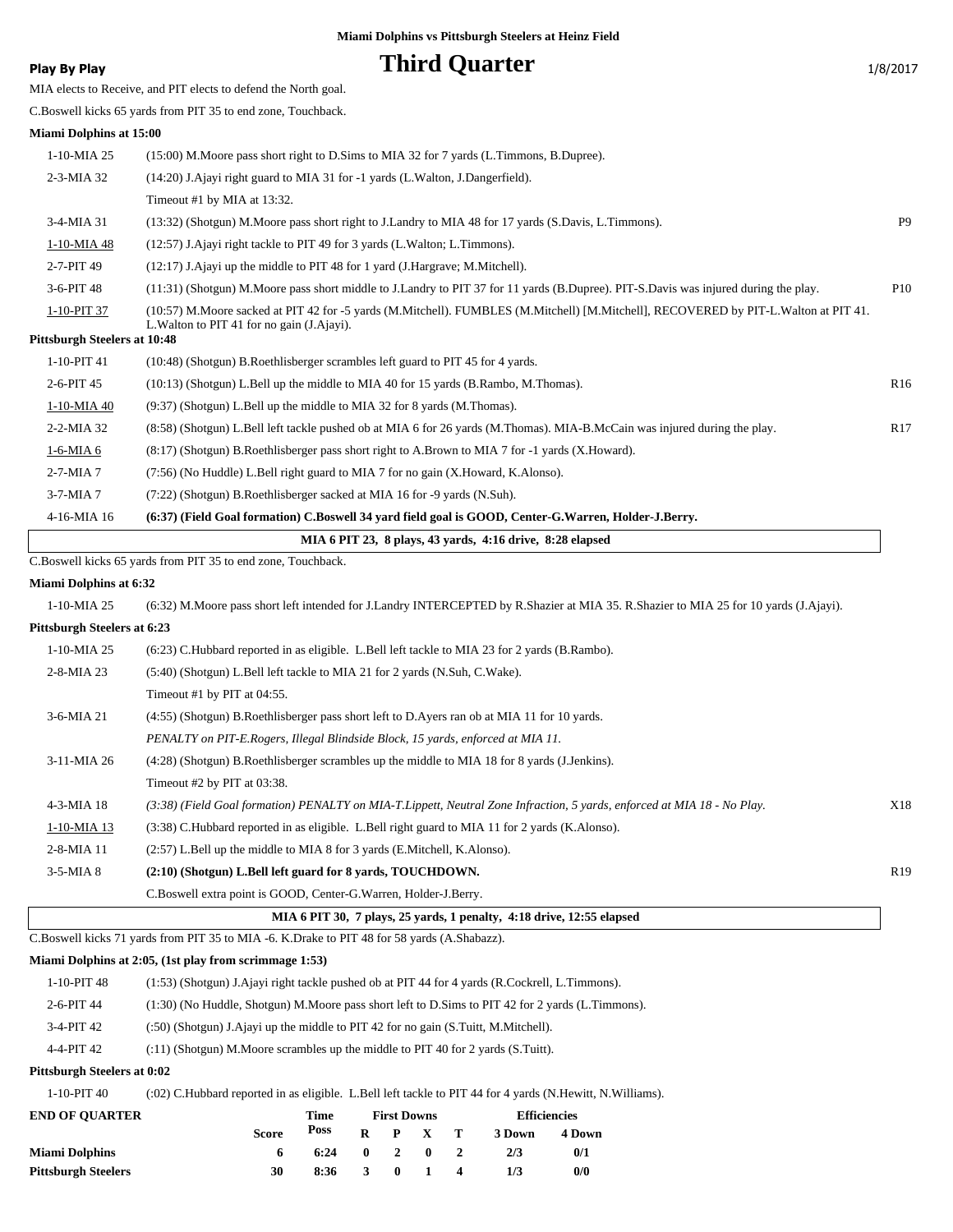## **Play By Play Play Play Play Play Play Fourth Quarter** 1/8/2017

| Pittsburgh Steelers continued.                     |                                                                                                                                                                                                                             |                 |
|----------------------------------------------------|-----------------------------------------------------------------------------------------------------------------------------------------------------------------------------------------------------------------------------|-----------------|
| 2-6-PIT 44                                         | (15:00) C.Hubbard reported in as eligible. L.Bell up the middle to PIT 40 for -4 yards (J.Phillips).                                                                                                                        |                 |
| 3-10-PIT 40                                        | (14:25) (Shotgun) B.Roethlisberger pass incomplete short right to A.Brown (X.Howard).                                                                                                                                       |                 |
| 4-10-PIT 40                                        | (14:21) (Punt formation) J.Berry punts 37 yards to MIA 23, Center-G.Warren, out of bounds.                                                                                                                                  |                 |
| <b>Miami Dolphins at 14:13</b>                     |                                                                                                                                                                                                                             |                 |
| $1-10-MIA$ 23                                      | $(14:13)$ M. Moore pass short left to K. Stills to MIA 23 for no gain (W. Gay).                                                                                                                                             |                 |
| 2-10-MIA 23                                        | (13:44) (Shotgun) M.Moore pass short left to K.Stills ran ob at MIA 35 for 12 yards.                                                                                                                                        | P <sub>11</sub> |
| 1-10-MIA 35                                        | (13:27) (No Huddle) J.Ajayi left guard to MIA 36 for 1 yard (S.Tuitt; J.Harrison).                                                                                                                                          |                 |
| 2-9-MIA 36                                         | (12:58) (Shotgun) M.Moore sacked at MIA 30 for -6 yards (sack split by B.Dupree and J.Harrison).                                                                                                                            |                 |
| 3-15-MIA 30                                        | (12:15) (Shotgun) M.Moore pass short left to J.Ajayi to MIA 33 for 3 yards (R.Shazier).                                                                                                                                     |                 |
| 4-12-MIA 33<br><b>Pittsburgh Steelers at 11:24</b> | (11:38) (Punt formation) M.Darr punts 41 yards to PIT 26, Center-J.Denney. A.Brown to PIT 35 for 9 yards (M.Hull). MIA-W.Aikens was injured<br>during the play.                                                             |                 |
| 1-10-PIT 35                                        | (11:24) (Shotgun) L.Bell left tackle to PIT 37 for 2 yards (T.Fede).                                                                                                                                                        |                 |
| 2-8-PIT 37                                         | (10:40) (Shotgun) B.Roethlisberger pass incomplete short right to A.Brown. Coverage 91-Wake.                                                                                                                                |                 |
| 3-8-PIT 37                                         | (10:35) (Shotgun) B.Roethlisberger pass incomplete deep left to A.Brown. Coverage 36-Lippett.                                                                                                                               |                 |
|                                                    |                                                                                                                                                                                                                             |                 |
| 4-8-PIT 37                                         | (10:29) (Punt formation) J.Berry punts 42 yards to MIA 21, Center-G.Warren. J.Landry to MIA 30 for 9 yards (V.Williams).                                                                                                    |                 |
| <b>Miami Dolphins at 10:17</b>                     |                                                                                                                                                                                                                             |                 |
| 1-10-MIA 30                                        | (10:17) (Shotgun) M. Moore pass short left to D. Sims to MIA 36 for 6 yards (A. Burns).                                                                                                                                     |                 |
| 2-4-MIA 36                                         | (9:50) (No Huddle, Shotgun) M.Moore pass short middle to J.Landry to MIA 41 for 5 yards (R.Shazier).                                                                                                                        | P12             |
| 1-10-MIA 41                                        | (9:11) (Shotgun) M.Moore pass deep middle to K.Stills to PIT 33 for 26 yards (L.Timmons; S.Davis).                                                                                                                          | P <sub>13</sub> |
| $1-10-PIT$ 33                                      | (8.45) (Shotgun) J.Ajayi right guard to PIT 28 for 5 yards (B.Dupree). MIA-J.Ajayi was injured during the play.                                                                                                             |                 |
| 2-5-PIT 28                                         | (8.23) (Shotgun) M.Moore pass short middle to J.Landry to PIT 17 for 11 yards (S.Davis, M.Mitchell).                                                                                                                        | P <sub>14</sub> |
| 1-10-PIT 17                                        | (7:43) (Shotgun) M.Moore pass short right to J.Landry to PIT 4 for 13 yards (R.Cockrell, M.Mitchell).                                                                                                                       | P <sub>15</sub> |
| 1-4-PIT 4                                          | (7:16) (No Huddle) D. Williams right tackle to PIT 6 for -2 yards (R. Shazier, J. Harrison).                                                                                                                                |                 |
| $2-6-PIT6$                                         | $(6:41)$ (Shotgun) M. Moore pass short left to D. Sims to PIT 4 for 2 yards (L. Timmons).                                                                                                                                   |                 |
| 3-4-PIT 4                                          | (6:02) (Shotgun) M.Moore pass short right to D.Williams for 4 yards, TOUCHDOWN.                                                                                                                                             | P16             |
|                                                    | (Pass formation) TWO-POINT CONVERSION ATTEMPT. M.Moore pass to D.Parker is incomplete. ATTEMPT FAILS. Pass right defended by<br><u>31-Cockrell.</u>                                                                         |                 |
|                                                    | MIA 12 PIT 30, 9 plays, 70 yards, 4:20 drive, 9:03 elapsed                                                                                                                                                                  |                 |
|                                                    | A. Franks kicks onside 13 yards from MIA 35 to MIA 48. A. Brown to MIA 48 for no gain (S. Paysinger).                                                                                                                       |                 |
|                                                    | Pittsburgh Steelers at 5:57, (1st play from scrimmage 5:55)                                                                                                                                                                 |                 |
| $1-10-MIA$ 48                                      | (5:55) C.Hubbard reported in as eligible. D.Williams up the middle to MIA 45 for 3 yards (N.Williams, J.Phillips).                                                                                                          |                 |
| 2-7-MIA 45                                         | (5:17) D. Williams left end to MIA 46 for -1 yards (B. Rambo).                                                                                                                                                              |                 |
| 3-8-MIA 46                                         | (4:34) (Shotgun) B.Roethlisberger pass short right intended for J.James INTERCEPTED by X.Howard [C.Wake] at MIA 32. X.Howard to MIA<br>43 for 11 yards (J.James).<br>Penalty on PIT-M.Gilbert, Offensive Holding, declined. |                 |
| <b>Miami Dolphins at 4:23</b>                      |                                                                                                                                                                                                                             |                 |
| 1-10-MIA 43                                        | $(4:23)$ M. Moore pass short right to J. Landry to MIA 47 for 4 yards (R. Cockrell).                                                                                                                                        |                 |
| 2-6-MIA 47                                         | (3.41) (No Huddle, Shotgun) M.Moore pass short middle to D.Parker to PIT 48 for 5 yards (A.Burns).                                                                                                                          |                 |
| 3-1-PIT 48                                         | (3:09) (Shotgun) M.Moore pass short right to D.Parker ran ob at PIT 40 for 8 yards.                                                                                                                                         | P17             |
| 1-10-PIT 40                                        | (3:01) (No Huddle, Shotgun) M.Moore pass incomplete short left to K.Drake. Pressure by 92-Harrison.                                                                                                                         |                 |
| 2-10-PIT 40                                        | (2:56) (Shotgun) M. Moore pass incomplete short right to D. Parker. Coverage by 23-Mitchell.                                                                                                                                |                 |
| 3-10-PIT 40                                        | (2.52) (Shotgun) M.Moore pass short middle to J.Landry to PIT 35 for 5 yards (L.Timmons, S.Tuitt).                                                                                                                          |                 |
| 4-5-PIT 35                                         | (2:18) (No Huddle, Shotgun) M.Moore pass short right to K.Stills to PIT 27 for 8 yards (L.Timmons).                                                                                                                         | P <sub>18</sub> |
| Two-Minute Warning                                 |                                                                                                                                                                                                                             |                 |
| 1-10-PIT 27                                        | (2:00) (Shotgun) M. Moore pass incomplete short left to D. Williams (J. Jones).                                                                                                                                             |                 |
| 2-10-PIT 27                                        | (1:56) (Shotgun) M.Moore sacked at PIT 38 for -11 yards (L.Timmons).                                                                                                                                                        |                 |
| 3-21-PIT 38                                        | $(1:12)$ (Shotgun) M.Moore sacked at PIT 48 for -10 yards (L.Timmons).                                                                                                                                                      |                 |
|                                                    | Timeout #2 by MIA at $00:26$ .                                                                                                                                                                                              |                 |
| 4-31-PIT 48                                        | (:26) (Shotgun) D. Williams right tackle to PIT 33 for 15 yards (J.Jones; A.Moats).                                                                                                                                         |                 |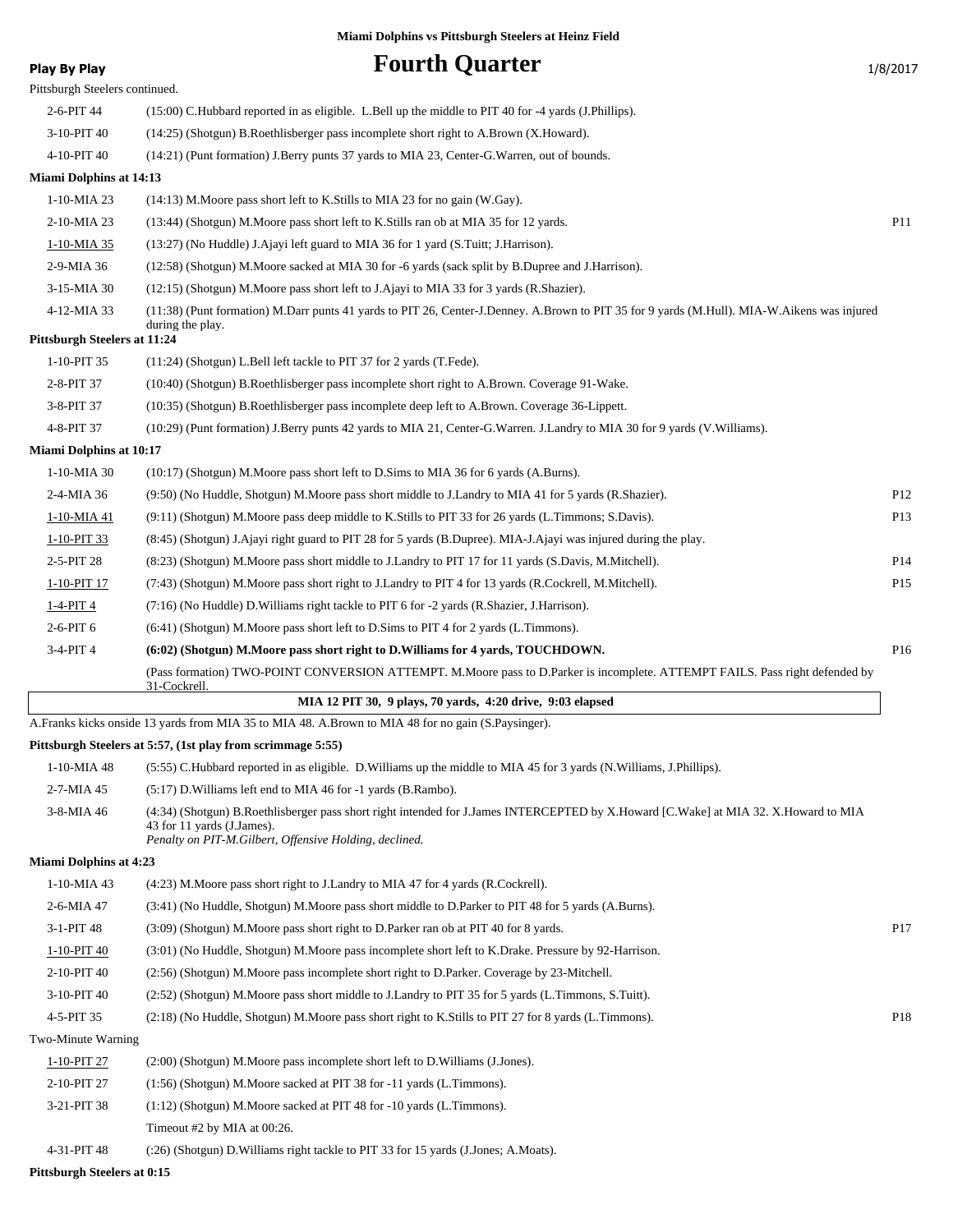## **Miami Dolphins vs Pittsburgh Steelers at Heinz Field**

| $1-10-PIT$ 33<br>$(15)$ B. Roethlisberger kneels to PIT 32 for $-1$ yards. |              |                    |              |              |              |                     |        |        |
|----------------------------------------------------------------------------|--------------|--------------------|--------------|--------------|--------------|---------------------|--------|--------|
| <b>END OF OUARTER</b>                                                      | Time         | <b>First Downs</b> |              |              |              | <b>Efficiencies</b> |        |        |
|                                                                            | <b>Score</b> | Poss               |              |              | $R$ $P$ $X$  | т                   | 3 Down | 4 Down |
| <b>Miami Dolphins</b>                                                      | 12           | 11:17              | 0            | -8           | $\mathbf{0}$ |                     | 2/5    | 1/2    |
| <b>Pittsburgh Steelers</b>                                                 | 30           | 3:43               | $\mathbf{0}$ | $\mathbf{0}$ | $\mathbf{0}$ | $\mathbf{0}$        | 0/3    | 0/0    |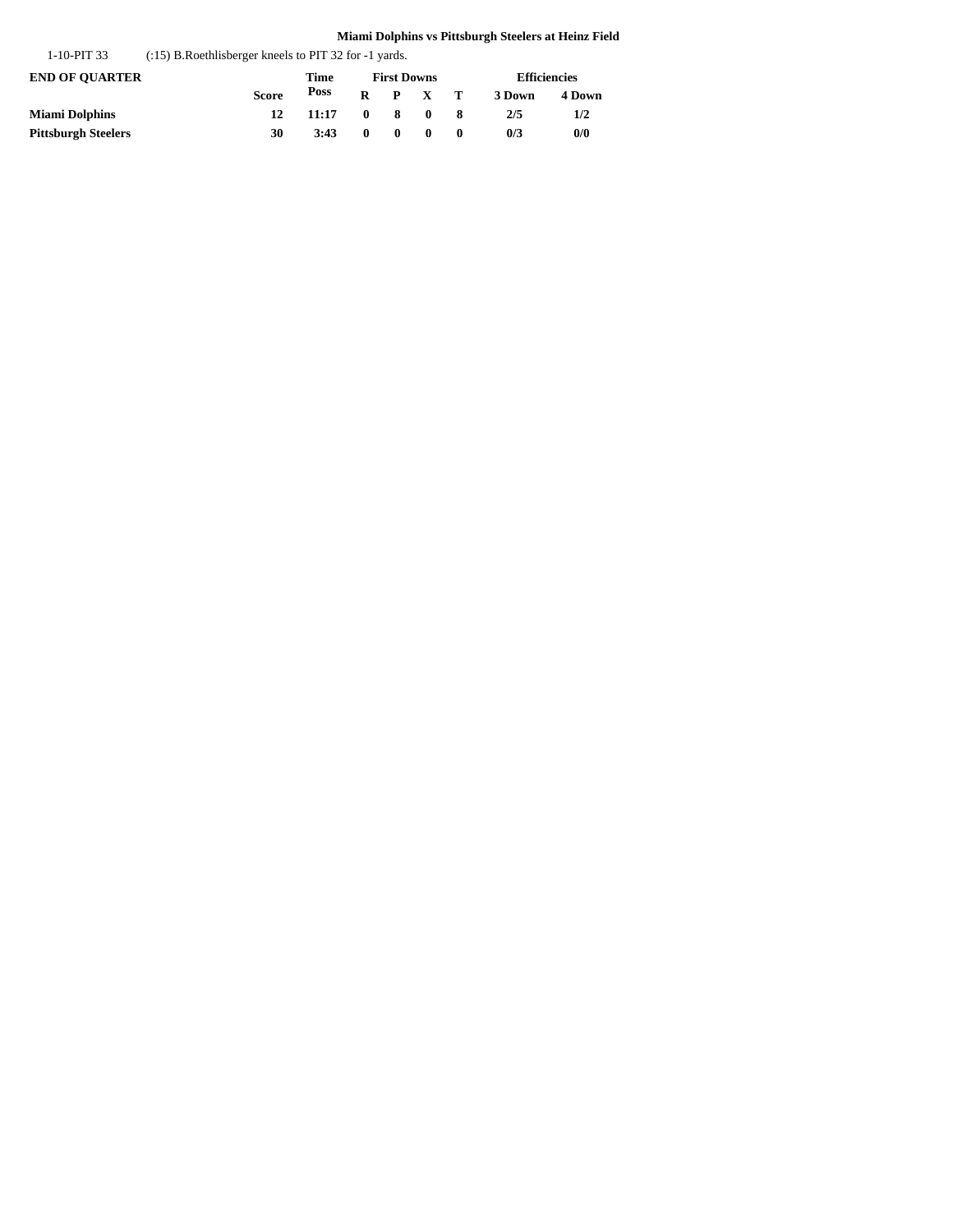## **Miscellaneous Statistics Report**

**Miami Dolphins vs Pittsburgh Steelers**

**1/8/2017 at Heinz Field**

## **Ten Longest Plays for Miami Dolphins**

| Yards | <b>Otr</b> | <b>Play Start</b>         | <b>Play Description</b>                                                                                                                |
|-------|------------|---------------------------|----------------------------------------------------------------------------------------------------------------------------------------|
| 37    |            | 2 1-10-PIT 45             | (:36) (Shotgun) M.Moore pass deep right to D.Parker to PIT 8 for 37 yards (R.Cockrell). PIT-R.Cockrell was injured during the<br>play. |
| 36    |            | L 3-13-MIA 38             | (5:20) (Shotgun) M. Moore pass deep right to K. Stills to PIT 26 for 36 yards (W. Gay) [R. Shazier].                                   |
| 26    |            | 4 1-10-MIA 41             | (9:11) (Shotgun) M. Moore pass deep middle to K. Stills to PIT 33 for 26 yards (L. Timmons; S. Davis).                                 |
| 17    |            | 2 3-4-PIT 50              | (8:36) (Shotgun) M.Moore pass short middle to D.Sims to PIT 33 for 17 yards (M.Mitchell) [R.Shazier].                                  |
| 17    |            | 3 3-4-MIA 31              | (13:32) (Shotgun) M.Moore pass short right to J.Landry to MIA 48 for 17 yards (S.Davis, L.Timmons).                                    |
| 15    |            | 2 1-10-MIA 40             | (:45) (Shotgun) M. Moore pass short middle to J. Landry ran ob at PIT 45 for 15 yards.                                                 |
| 13    |            | 4 1-10-PIT 17             | (7:43) (Shotgun) M.Moore pass short right to J.Landry to PIT 4 for 13 yards (R.Cockrell, M.Mitchell).                                  |
| 12    |            | 4 2-10-MIA 23             | (13:44) (Shotqun) M. Moore pass short left to K. Stills ran ob at MIA 35 for 12 yards.                                                 |
| 11    |            | $1 \quad 1 - 10 - MIA$ 23 | (12:08) M. Moore pass short middle to J. Landry to MIA 34 for 11 yards (R. Cockrell).                                                  |
| 11    |            | 3 3-6-PIT 48              | (11:31) (Shotgun) M.Moore pass short middle to J.Landry to PIT 37 for 11 yards (B.Dupree). PIT-S.Davis was injured during<br>the play. |
|       |            |                           | Tan Langast Diava fay Dittabuwah Chaalays                                                                                              |

### **Ten Longest Plays for Pittsburgh Steelers**

| Yards | <b>Otr</b> | <b>Play Start</b>        | <b>Play Description</b>                                                                                                   |
|-------|------------|--------------------------|---------------------------------------------------------------------------------------------------------------------------|
| 62    |            | 1 2-7-PIT 38             | (7:02) (No Huddle, Shotgun) B.Roethlisberger pass short middle to A.Brown for 62 yards, TOUCHDOWN.                        |
| 50    |            | $1 \quad 1 - 10 - PIT50$ | (12:25) (Shotgun) B.Roethlisberger pass short left to A.Brown for 50 yards, TOUCHDOWN.                                    |
| 26    |            | 3 2-2-MIA 32             | (8:58) (Shotgun) L.Bell left tackle pushed ob at MIA 6 for 26 yards (M.Thomas). MIA-B.McCain was injured during the play. |
| 25    |            | 2 2-2-MIA 26             | (13:36) L.Bell left tackle for 26 yards, TOUCHDOWN.                                                                       |
| 19    |            | $1 \quad 3 - 5 - PIT31$  | (13:06) (Shotgun) B.Roethlisberger pass short right to E.Rogers to PIT 50 for 19 yards (E.Mitchell).                      |
| 15    |            | 1 1-10-PIT 40            | (:51) L.Bell up the middle to MIA 45 for 15 yards (B.Rambo).                                                              |
| 15    |            | 3 2-6-PIT 45             | (10:13) (Shotgun) L.Bell up the middle to MIA 40 for 15 yards (B.Rambo, M.Thomas).                                        |
| 11    |            | 1 1-10-PIT 15            | (14:55) (Shotqun) L.Bell right quard to PIT 26 for 11 yards (M.Thomas, B.McCain).                                         |
| 11    |            | $1 \quad 3 - 6 - PIT$ 24 | (8:10) (Shotqun) B.Roethlisberger pass short left to D.Ayers to PIT 35 for 11 yards (T.Lippett, M.Thomas).                |
| 10    |            | 1-10-PIT 10              | (10:00) (Shotgun) B.Roethlisberger pass short right to D.Heyward-Bey to PIT 20 for 10 yards (B.Rambo).                    |

|                | <b>Touchdown Scoring Information</b> | <b>Offense</b> |      | <b>Defense</b> Special Teams |
|----------------|--------------------------------------|----------------|------|------------------------------|
| <b>VISITOR</b> | Miami Dolphins                       |                | - 61 |                              |
| <b>HOME</b>    | Pittsburgh Steelers                  | 4              | - 0  |                              |

|      | <b>Player Scoring Information</b> |          |               |    |   |                             |   |              |              |    |              |             |            |          |                 |
|------|-----------------------------------|----------|---------------|----|---|-----------------------------|---|--------------|--------------|----|--------------|-------------|------------|----------|-----------------|
|      | Club Player                       |          | TD Rush<br>TD | TD |   | Rec KO TD Punt Int TD<br>TD |   | Fum<br>TD    | Misc<br>TD   | FG | <b>XP</b>    | 2Pt<br>Rush | <b>Rec</b> |          | 2Pt Sfty Points |
| MIA  | D. Williams                       | 0        | 0             |    |   | 0                           | 0 | 0            | 0            | 0  | 0            |             |            |          | 6               |
| MIA  | A.Franks                          | 0        | 0             |    | 0 | 0                           | 0 | $\mathbf{0}$ | 0            | 2  | $\mathbf{0}$ | 0           | $\Omega$   | $\Omega$ | 6               |
| PIT  | L.Bell                            | 0        |               |    | 0 | 0                           | 0 | $\mathbf{0}$ | 0            | 0  | $\mathbf{0}$ | 0           | $\Omega$   | 0        | 12              |
| PIT. | A.Brown                           | $\Omega$ | 0             |    |   | 0                           | 0 | $\mathbf{0}$ | $\mathbf{0}$ | 0  | 0            |             | $\Omega$   | 0        | 12              |
| PIT  | C.Boswell                         |          | 0             |    |   |                             |   | 0            | 0            |    | 3            | 0           |            |          | 6               |

| <b>Possession Detail</b>    | <b>First Half</b> |       | <b>Second Half</b> |       | Game           |       |  |
|-----------------------------|-------------------|-------|--------------------|-------|----------------|-------|--|
|                             | <b>Visitor</b>    | Home  | Visitor            | Home  | <b>Visitor</b> | Home  |  |
| Largest Lead                | 0                 | 17    | 0                  | 24    | 0              | 24    |  |
| Drives Leading              | 0                 | 4     | 0                  | 6     | 0              | 10    |  |
| Time of Possession Leading  | 0:00              | 12:54 | 0:00               | 12:19 | 0:00           | 25:13 |  |
| Largest Deficit             | $-17$             | 0     | $-24$              | 0     | $-24$          | 0     |  |
| Drives Trailing             | 4                 | 0     | 6                  | 0     | 10             | 0     |  |
| Time of Possession Trailing | 14:21             | 0:00  | 17:41              | 0:00  | 32:02          | 0:00  |  |
| Times Score Tied Up         |                   | 0     |                    | 0     |                | 0     |  |
| Lead Changes                |                   |       |                    |       |                |       |  |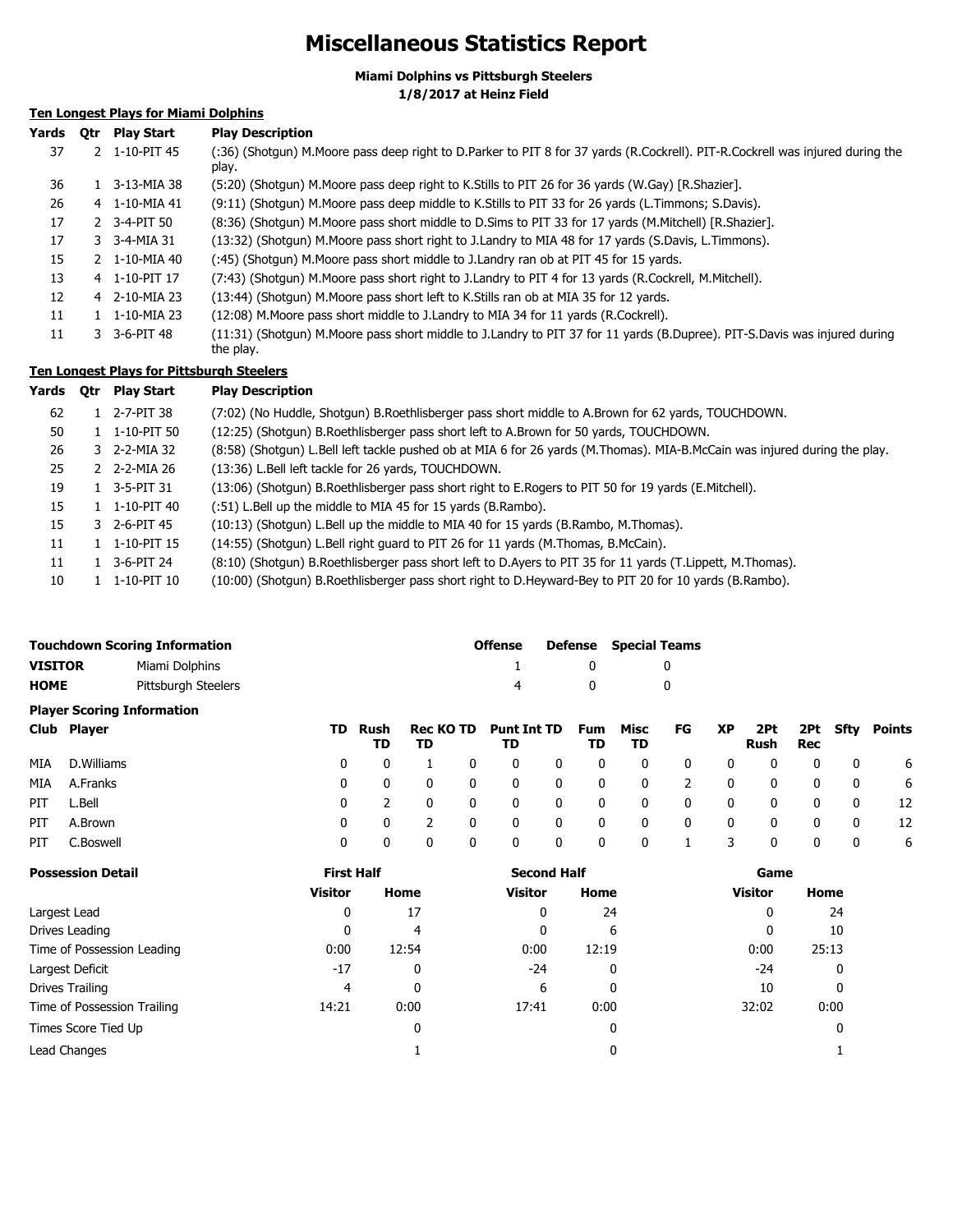## **Playtime Percentage**

*Percent of playtime per player on offense, defense and special teams*

|                 | <b>Miami Dolphins</b> |                |                |                      |     |                         | <b>Pittsburgh Steelers</b> |                |           |                      |     |
|-----------------|-----------------------|----------------|----------------|----------------------|-----|-------------------------|----------------------------|----------------|-----------|----------------------|-----|
|                 |                       | <b>Offense</b> | <b>Defense</b> | <b>Special Teams</b> |     |                         |                            | <b>Offense</b> | Defense   | <b>Special Teams</b> |     |
| J Bushrod       | Т                     | 65 100%        |                | 2                    |     | 9% R Foster             | G                          | 59 100%        |           | 6                    | 26% |
| K Urbik         | C                     | 65 100%        |                | 2                    |     | 9% D DeCastro           | G                          | 59 100%        |           | 6                    | 26% |
| D Sims          | <b>TE</b>             | 65 100%        |                | 2                    |     | 9% A Villanueva         | т                          | 59 100%        |           | 6                    | 26% |
| J James         | T                     | 65 100%        |                | 2                    | 9%  | M Pouncey               | C                          | 59 100%        |           |                      |     |
| L Tunsil        | Τ                     | 65 100%        |                | 2                    | 9%  | <b>B</b> Roethlisberger | QB                         | 59 100%        |           |                      |     |
| <b>B</b> Albert | т                     | 65 100%        |                |                      |     | M Gilbert               | $\mathsf T$                | 98%<br>58      |           | 6                    | 26% |
| M Moore         | QB                    | 98%<br>64      |                |                      |     | A Brown                 | <b>WR</b>                  | 97%<br>57      |           | 4                    | 17% |
| J Landry        | <b>WR</b>             | 92%<br>60      |                | 3                    | 13% | L Bell                  | <b>RB</b>                  | 54<br>92%      |           | 1                    | 4%  |
| K Stills        | <b>WR</b>             | 89%<br>58      |                |                      |     | J James                 | TE                         | 45<br>76%      |           | 7                    | 30% |
| D Parker        | <b>WR</b>             | 83%<br>54      |                |                      |     | E Rogers                | <b>WR</b>                  | 33<br>56%      |           | 1                    | 4%  |
| J Ajayi         | <b>RB</b>             | 66%<br>43      |                |                      |     | D Johnson               | TE                         | 44%<br>26      |           | 4                    | 17% |
| M Gray          | TE                    | 25%<br>16      |                | 11                   | 48% | C Hubbard               | G                          | 36%<br>21      |           | 6                    | 26% |
| D Williams      | <b>RB</b>             | 22%<br>14      |                | 15                   | 65% | R Nix                   | FB                         | 15<br>25%      |           | 15                   | 65% |
| K Drake         | <b>RB</b>             | 12%<br>8       |                | 11                   | 48% | D Heyward-Bey           | WR                         | 24%<br>14      |           | 12                   | 52% |
| D Jones         | <b>TE</b>             | 8%<br>5        |                |                      |     | C Hamilton              | <b>WR</b>                  | 24%<br>14      |           |                      |     |
| R Scott         | <b>WR</b>             | 2<br>3%        |                | 8                    | 35% | D Ayers                 | <b>WR</b>                  | 17%<br>10      |           |                      |     |
| T Yates         | QB                    | 2%<br>1        |                |                      |     | D Williams              | <b>RB</b>                  | 5<br>8%        |           | $\mathbf{1}$         | 4%  |
| M Thomas        | <b>FS</b>             |                | 59 100%        | 13                   | 57% | X Grimble               | TE                         | 2<br>3%        |           |                      |     |
| K Alonso        | LB                    |                | 59 100%        |                      |     | R Shazier               | LB                         |                | 65 100%   | 5                    | 22% |
| T Lippett       | <b>CB</b>             |                | 97%<br>57      | 9                    | 39% | M Mitchell              | FS                         |                | 65 100%   | 3                    | 13% |
| <b>B</b> Rambo  | SS                    |                | 97%<br>57      |                      |     | L Timmons               | LB                         |                | 65 100%   | 2                    | 9%  |
| X Howard        | <b>CB</b>             |                | 97%<br>57      |                      |     | S Davis                 | <b>FS</b>                  |                | 98%<br>64 | 5                    | 22% |
| N Suh           | DT                    |                | 93%<br>55      | 6                    | 26% | R Cockrell              | CB                         |                | 97%<br>63 | 2                    | 9%  |
| A Branch        | DE                    |                | 71%<br>42      | 6                    | 26% | A Burns                 | CB                         |                | 61<br>94% | 11                   | 48% |
| C Wake          | DE                    |                | 64%<br>38      |                      |     | <b>B</b> Dupree         | LB                         |                | 94%<br>61 | 2                    | 9%  |
| J Jenkins       | LB                    |                | 59%<br>35      |                      |     | J Harrison              | LB                         |                | 94%<br>61 | 2                    | 9%  |
| J Phillips      | DT                    |                | 56%<br>33      | 6                    | 26% | S Tuitt                 | DE                         |                | 88%<br>57 | 8                    | 35% |
| <b>B</b> McCain | <b>CB</b>             |                | 51%<br>30      | 2                    | 9%  | J Hargrave              | <b>NT</b>                  |                | 77%<br>50 |                      |     |
| E Mitchell      | DT                    |                | 49%<br>29      | 6                    | 26% | W Gay                   | CB                         |                | 45<br>69% |                      |     |
| D Butler        | LB                    |                | 44%<br>26      |                      |     | L Walton                | DE                         |                | 45%<br>29 | 11                   | 48% |
| N Hewitt        | LB                    |                | 24<br>41%      | 21                   | 91% | D McCullers             | NT                         |                | 22%<br>14 | 2                    | 9%  |
| T Fede          | DE                    |                | 34%<br>20      | 8                    | 35% | J Dangerfield           | SS                         |                | 9%<br>6   | 11                   | 48% |
| N Williams      | DE                    |                | 31%<br>18      | 6                    | 26% | J Jones                 | LB                         |                | 6%<br>4   | 9                    | 39% |
| M Williams      | DE                    |                | 5<br>8%        |                      |     | A Moats                 | LB                         |                | 6%<br>4   |                      | 35% |
| W Aikens        | SS                    |                | 5%<br>3        | 21                   | 91% |                         |                            |                |           | 8                    |     |
| S Paysinger     | LB                    |                | 2<br>3%        | 13                   | 57% | J Maxey                 | DE                         |                | 2%<br>1   |                      |     |
| J Lucas         | CB                    |                |                | 17                   | 74% | S Coates                | <b>WR</b>                  |                |           | 15                   | 65% |
| M Hull          | LB                    |                |                | 13                   | 57% | F Toussaint             | <b>RB</b>                  |                |           | 15                   | 65% |
| T Reilly        | LB                    |                |                | 12                   | 52% | T Matakevich            | LB                         |                |           | 14                   | 61% |
| L Pitts         | CB                    |                |                | 9                    | 39% | C Boswell               | К                          |                |           | 12                   | 52% |
| J Grant         | <b>WR</b>             |                |                | 6                    | 26% | V Williams              | LB                         |                |           | 11                   | 48% |
| M Darr          | P                     |                |                | 6                    |     | 26% A Shabazz           | CB                         |                |           | 9                    | 39% |

M Darr P 6 A Franks 6 J Denney LS 5 22%

A Steen G 2 9%

26% J Berry **P** 8 35% 22% G Warren 1987 LS 1988 15%

 $\blacksquare$  Fort  $\blacksquare$   $\blacksquare$   $\blacksquare$   $\blacksquare$   $\blacksquare$   $\blacksquare$   $\blacksquare$   $\blacksquare$   $\blacksquare$   $\blacksquare$   $\blacksquare$   $\blacksquare$   $\blacksquare$   $\blacksquare$   $\blacksquare$   $\blacksquare$   $\blacksquare$   $\blacksquare$   $\blacksquare$   $\blacksquare$   $\blacksquare$   $\blacksquare$   $\blacksquare$   $\blacksquare$   $\blacksquare$   $\blacksquare$   $\blacksquare$   $\blacksquare$   $\blacksquare$   $\blacksquare$